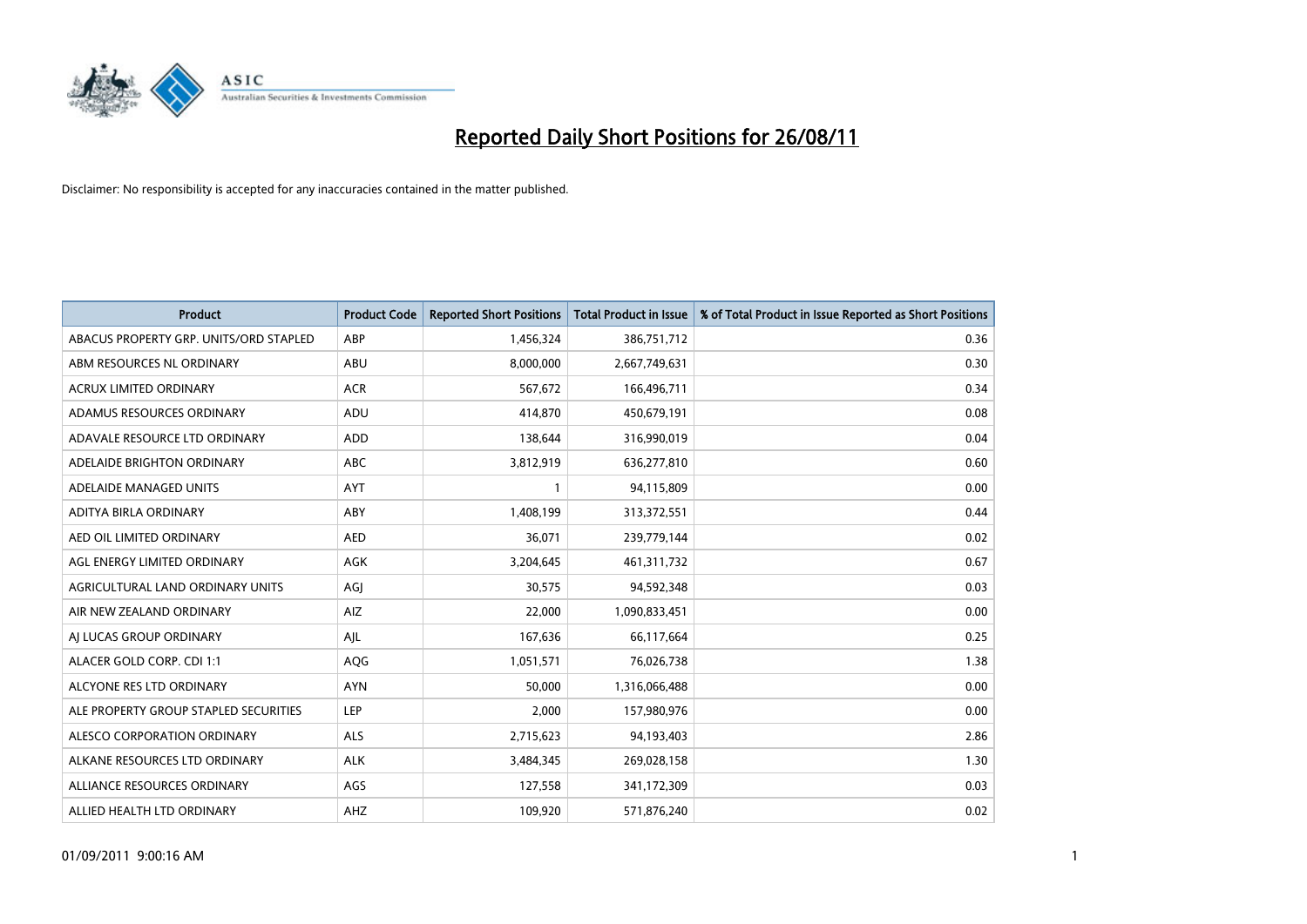

| <b>Product</b>                          | <b>Product Code</b> | <b>Reported Short Positions</b> | <b>Total Product in Issue</b> | % of Total Product in Issue Reported as Short Positions |
|-----------------------------------------|---------------------|---------------------------------|-------------------------------|---------------------------------------------------------|
| ALTONA MINING LTD ORDINARY              | <b>AOH</b>          | 600,001                         | 518,687,704                   | 0.12                                                    |
| ALUMINA LIMITED ORDINARY                | <b>AWC</b>          | 26,664,127                      | 2,440,196,187                 | 1.08                                                    |
| AMADEUS ENERGY ORDINARY                 | AMU                 | 712,509                         | 287,834,548                   | 0.25                                                    |
| AMALGAMATED HOLDINGS ORDINARY           | AHD                 | 3,004                           | 157,471,848                   | 0.00                                                    |
| AMCOR LIMITED ORDINARY                  | <b>AMC</b>          | 5,991,404                       | 1,227,572,318                 | 0.50                                                    |
| AMP LIMITED ORDINARY                    | AMP                 | 11,181,792                      | 2,811,693,913                 | 0.40                                                    |
| AMPELLA MINING ORDINARY                 | <b>AMX</b>          | 859,546                         | 204,985,108                   | 0.42                                                    |
| ANSELL LIMITED ORDINARY                 | <b>ANN</b>          | 2,965,353                       | 133,033,772                   | 2.21                                                    |
| ANZ BANKING GRP LTD ORDINARY            | <b>ANZ</b>          | 10,089,506                      | 2,628,902,711                 | 0.37                                                    |
| APA GROUP STAPLED SECURITIES            | <b>APA</b>          | 11,283,576                      | 634,116,029                   | 1.78                                                    |
| APEX MINERALS NL ORDINARY               | <b>AXM</b>          | 885,146                         | 5,550,243,713                 | 0.02                                                    |
| APN EUROPEAN RETAIL UNITS STAPLED SEC.  | <b>AEZ</b>          | 11,832                          | 544,910,660                   | 0.00                                                    |
| APN NEWS & MEDIA ORDINARY               | <b>APN</b>          | 23,449,623                      | 618,568,292                   | 3.79                                                    |
| AQUARIUS PLATINUM. ORDINARY             | <b>AOP</b>          | 5,385,587                       | 470,167,206                   | 1.15                                                    |
| AQUILA RESOURCES ORDINARY               | <b>AQA</b>          | 5,772,025                       | 374,368,499                   | 1.51                                                    |
| ARAFURA RESOURCE LTD ORDINARY           | ARU                 | 6,432,904                       | 367,980,342                   | 1.73                                                    |
| ARB CORPORATION ORDINARY                | <b>ARP</b>          | 23,553                          | 72,481,302                    | 0.02                                                    |
| ARDENT LEISURE GROUP STAPLED SECURITIES | AAD                 | 1,386,189                       | 318,498,934                   | 0.41                                                    |
| ARISTOCRAT LEISURE ORDINARY             | <b>ALL</b>          | 25,724,936                      | 536,480,307                   | 4.81                                                    |
| ASCIANO LIMITED ORDINARY                | <b>AIO</b>          | 18.449.560                      | 2,926,103,883                 | 0.61                                                    |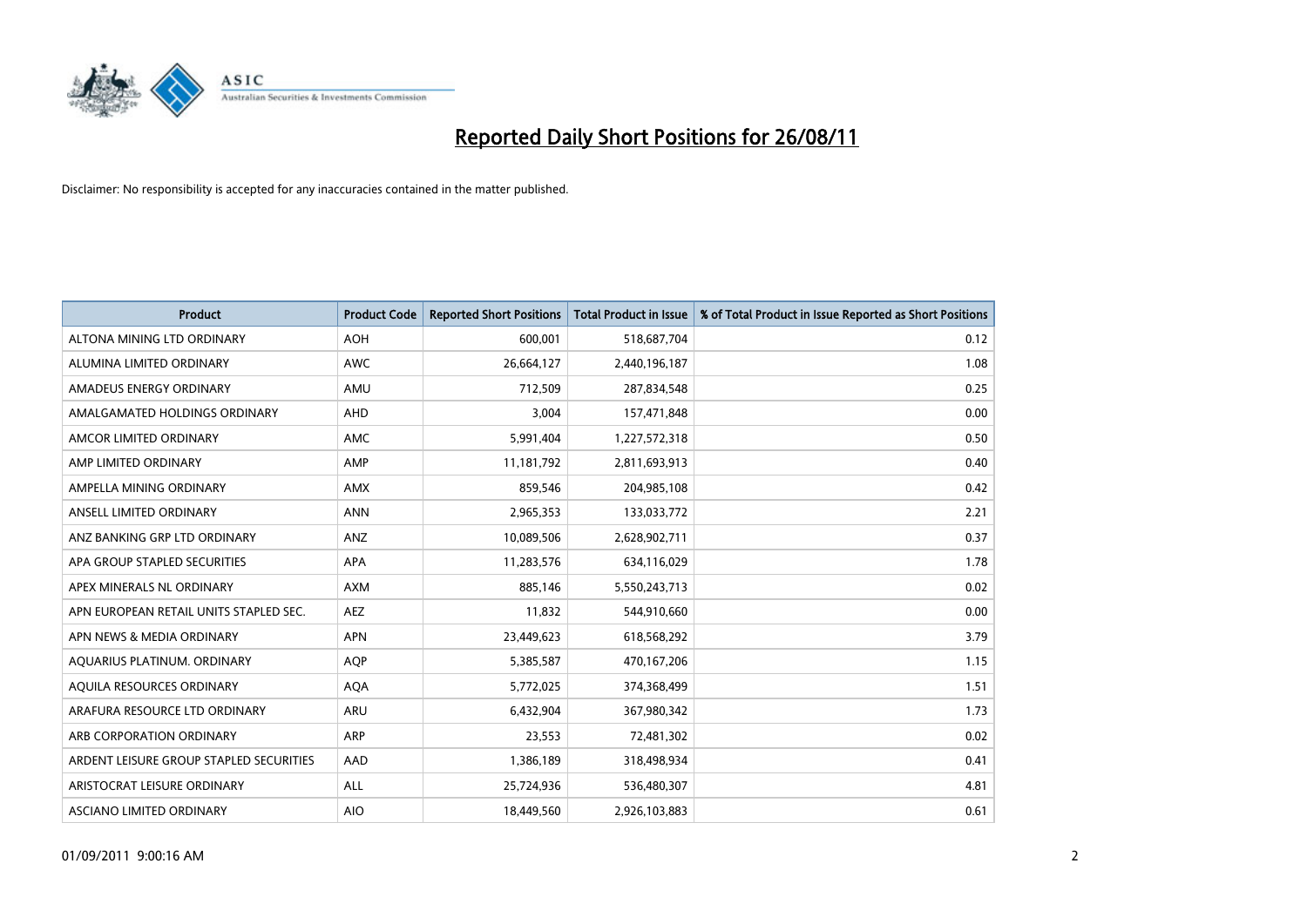

| <b>Product</b>                          | <b>Product Code</b> | <b>Reported Short Positions</b> | <b>Total Product in Issue</b> | % of Total Product in Issue Reported as Short Positions |
|-----------------------------------------|---------------------|---------------------------------|-------------------------------|---------------------------------------------------------|
| ASG GROUP LIMITED ORDINARY              | ASZ                 | 175,343                         | 169,117,796                   | 0.11                                                    |
| ASPEN GROUP ORD/UNITS STAPLED           | <b>APZ</b>          | 1,049,182                       | 584,985,037                   | 0.17                                                    |
| ASPIRE MINING LTD ORDINARY              | <b>AKM</b>          | 1,135,648                       | 540,471,483                   | 0.21                                                    |
| <b>ASTON RES LTD ORDINARY</b>           | <b>AZT</b>          | 312,094                         | 204,527,604                   | 0.14                                                    |
| ASTRO JAP PROP GROUP STAPLED SECURITIES | AJA                 | 43,179                          | 58,445,002                    | 0.07                                                    |
| ASX LIMITED ORDINARY                    | <b>ASX</b>          | 1,621,718                       | 175,136,729                   | 0.90                                                    |
| ATLANTIC LIMITED ORDINARY               | ATI                 | 31,304                          | 113,845,516                   | 0.03                                                    |
| ATLAS IRON LIMITED ORDINARY             | <b>AGO</b>          | 18,245,974                      | 827,141,142                   | 2.19                                                    |
| AURORA OIL & GAS ORDINARY               | <b>AUT</b>          | 7,395,627                       | 409,865,343                   | 1.80                                                    |
| AUSDRILL LIMITED ORDINARY               | <b>ASL</b>          | 179,907                         | 301,519,183                   | 0.06                                                    |
| AUSENCO LIMITED ORDINARY                | <b>AAX</b>          | 1,259,696                       | 122,987,022                   | 1.01                                                    |
| AUSGOLD LIMITED ORDINARY                | <b>AUC</b>          | 75,160                          | 84,753,812                    | 0.09                                                    |
| <b>AUSTAL LIMITED ORDINARY</b>          | ASB                 | 350,859                         | 188,069,638                   | 0.19                                                    |
| <b>AUSTAR UNITED ORDINARY</b>           | <b>AUN</b>          | 2,440,486                       | 1,271,505,737                 | 0.19                                                    |
| AUSTBROKERS HOLDINGS ORDINARY           | <b>AUB</b>          | 2                               | 54,658,736                    | 0.00                                                    |
| AUSTIN ENGINEERING ORDINARY             | ANG                 | 100,417                         | 71,864,403                    | 0.13                                                    |
| <b>AUSTRALAND ASSETS ASSETS</b>         | AAZPB               | 1,168                           | 2,750,000                     | 0.04                                                    |
| AUSTRALAND PROPERTY STAPLED SECURITY    | <b>ALZ</b>          | 726,014                         | 576,846,597                   | 0.12                                                    |
| AUSTRALIAN AGRICULT, ORDINARY           | AAC                 | 1,269,771                       | 312,892,824                   | 0.41                                                    |
| AUSTRALIAN EDUCATION UNITS              | <b>AEU</b>          | 625.000                         | 175,465,397                   | 0.36                                                    |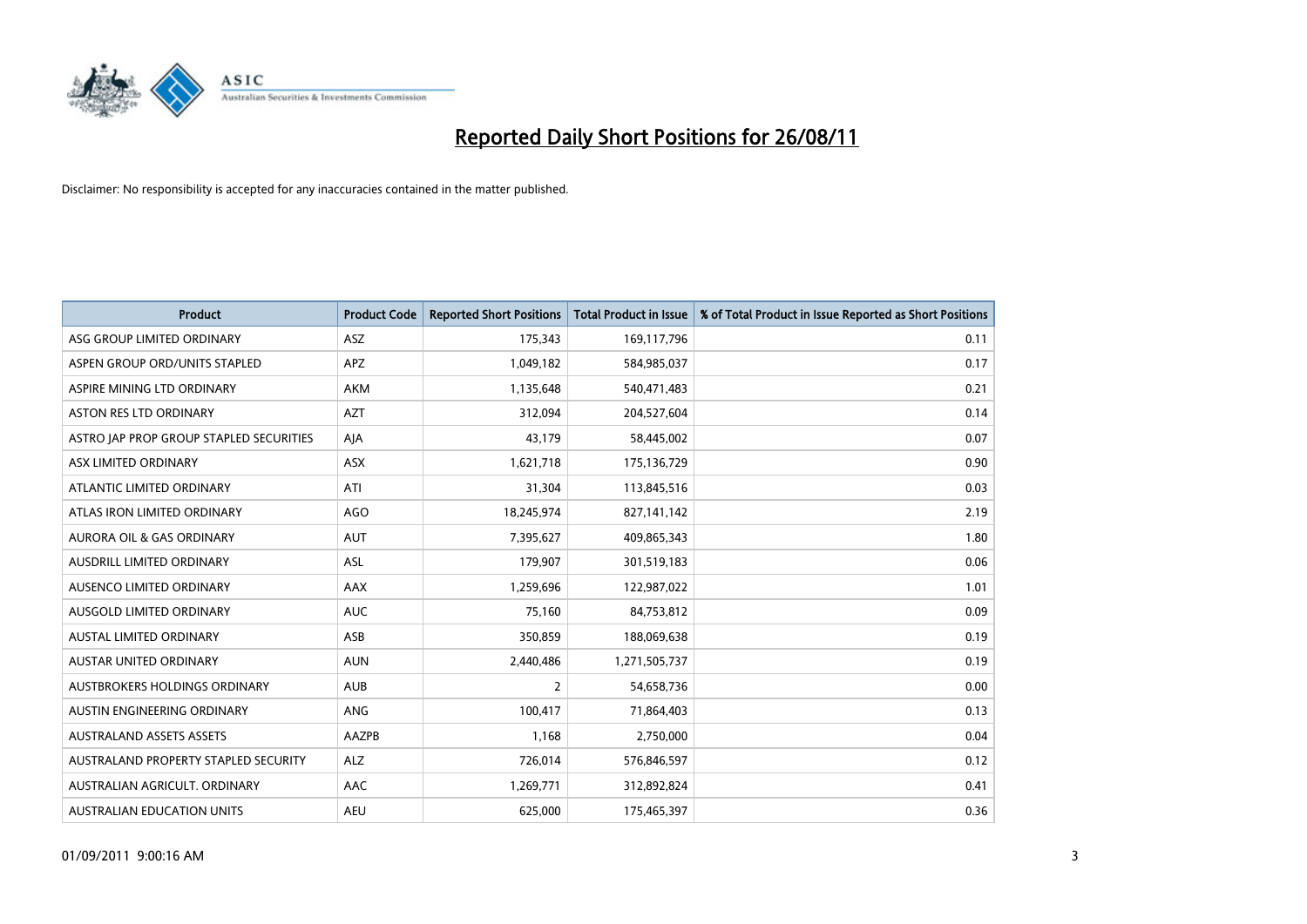

| <b>Product</b>                       | <b>Product Code</b> | <b>Reported Short Positions</b> | <b>Total Product in Issue</b> | % of Total Product in Issue Reported as Short Positions |
|--------------------------------------|---------------------|---------------------------------|-------------------------------|---------------------------------------------------------|
| AUSTRALIAN INFRASTR, UNITS/ORDINARY  | <b>AIX</b>          | 2,491,660                       | 620,733,944                   | 0.39                                                    |
| AUSTRALIAN MINES LTD ORDINARY        | <b>AUZ</b>          | 1,400,000                       | 636,910,317                   | 0.22                                                    |
| AUSTRALIAN PHARM, ORDINARY           | API                 | 1,080,042                       | 488,115,883                   | 0.22                                                    |
| AUTOMOTIVE HOLDINGS ORDINARY         | <b>AHE</b>          | 16,438                          | 260,579,682                   | 0.00                                                    |
| AVANCO RESOURCES LTD ORDINARY        | AVB                 | 1,290,527                       | 789,953,517                   | 0.16                                                    |
| AVEXA LIMITED ORDINARY               | <b>AVX</b>          | 243,657                         | 847,688,779                   | 0.03                                                    |
| AWE LIMITED ORDINARY                 | <b>AWE</b>          | 6,067,057                       | 521,871,941                   | 1.15                                                    |
| AZUMAH RESOURCES ORDINARY            | <b>AZM</b>          | 243,919                         | 281,650,356                   | 0.09                                                    |
| <b>BANDANNA ENERGY ORDINARY</b>      | <b>BND</b>          | 1,323,295                       | 427,295,482                   | 0.30                                                    |
| BANK OF QUEENSLAND. ORDINARY         | <b>BOO</b>          | 9,338,889                       | 225,369,547                   | 4.14                                                    |
| <b>BANNERMAN RESOURCES ORDINARY</b>  | <b>BMN</b>          | 118,203                         | 234,435,934                   | 0.05                                                    |
| <b>BASE RES LIMITED ORDINARY</b>     | <b>BSE</b>          | 355,493                         | 190,141,114                   | 0.19                                                    |
| BATHURST RESOURCES ORDINARY          | <b>BTU</b>          | 6,473,346                       | 685,047,997                   | 0.94                                                    |
| <b>BAUXITE RESOURCE LTD ORDINARY</b> | <b>BAU</b>          | 109,797                         | 235,379,896                   | 0.05                                                    |
| <b>BC IRON LIMITED ORDINARY</b>      | <b>BCI</b>          | 284,340                         | 94,881,000                    | 0.29                                                    |
| BEACH ENERGY LIMITED ORDINARY        | <b>BPT</b>          | 1,625,894                       | 1,103,127,711                 | 0.13                                                    |
| BEADELL RESOURCE LTD ORDINARY        | <b>BDR</b>          | 812,558                         | 657,906,946                   | 0.12                                                    |
| BENDIGO AND ADELAIDE ORDINARY        | <b>BEN</b>          | 8,137,292                       | 360,325,520                   | 2.23                                                    |
| BERKELEY RESOURCES ORDINARY          | <b>BKY</b>          | 801,996                         | 174,298,273                   | 0.45                                                    |
| BETASHARES ASX RES ETF UNITS         | <b>ORE</b>          | 118,220                         | 4,519,665                     | 2.62                                                    |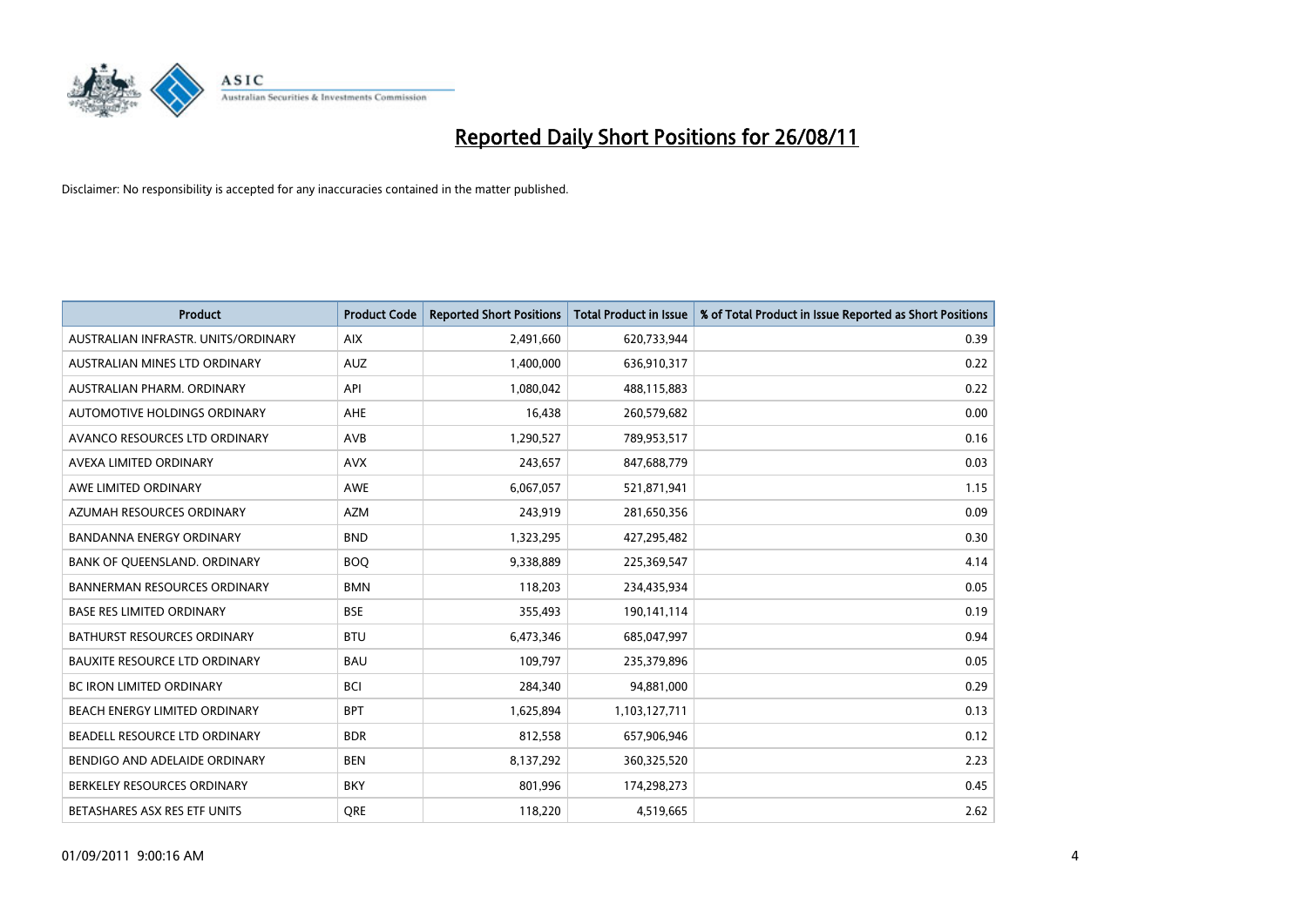

| <b>Product</b>                       | <b>Product Code</b> | <b>Reported Short Positions</b> | <b>Total Product in Issue</b> | % of Total Product in Issue Reported as Short Positions |
|--------------------------------------|---------------------|---------------------------------|-------------------------------|---------------------------------------------------------|
| <b>BHP BILLITON LIMITED ORDINARY</b> | <b>BHP</b>          | 39,593,131                      | 3,211,496,105                 | 1.21                                                    |
| <b>BILLABONG ORDINARY</b>            | <b>BBG</b>          | 19,625,259                      | 254,037,587                   | 7.70                                                    |
| <b>BIOTA HOLDINGS ORDINARY</b>       | <b>BTA</b>          | 2,059,154                       | 181,703,711                   | 1.12                                                    |
| <b>BISALLOY STEEL ORDINARY</b>       | <b>BIS</b>          | 84,480                          | 216,455,965                   | 0.04                                                    |
| BKI INVESTMENT LTD ORDINARY          | BKI                 | 508                             | 422,863,407                   | 0.00                                                    |
| <b>BLACKMORES LIMITED ORDINARY</b>   | <b>BKL</b>          | 133                             | 16,746,703                    | 0.00                                                    |
| <b>BLACKTHORN RESOURCES ORDINARY</b> | <b>BTR</b>          | 35,848                          | 122,918,000                   | 0.03                                                    |
| <b>BLUESCOPE STEEL LTD ORDINARY</b>  | <b>BSL</b>          | 69,046,310                      | 1,842,207,385                 | 3.75                                                    |
| <b>BOART LONGYEAR ORDINARY</b>       | <b>BLY</b>          | 9,793,713                       | 461,163,412                   | 2.12                                                    |
| <b>BOOM LOGISTICS ORDINARY</b>       | <b>BOL</b>          | 337,999                         | 465,011,147                   | 0.07                                                    |
| BORAL LIMITED. ORDINARY              | <b>BLD</b>          | 49,342,506                      | 729,925,990                   | 6.76                                                    |
| BOTSWANA METALS LTD ORDINARY         | <b>BML</b>          | 7,000                           | 143,717,013                   | 0.00                                                    |
| <b>BOW ENERGY LIMITED ORDINARY</b>   | <b>BOW</b>          | 2,393,372                       | 351,683,973                   | 0.68                                                    |
| <b>BRADKEN LIMITED ORDINARY</b>      | <b>BKN</b>          | 2,359,939                       | 161,849,910                   | 1.45                                                    |
| <b>BRAMBLES LIMITED ORDINARY</b>     | <b>BXB</b>          | 15,915,202                      | 1,479,410,767                 | 1.07                                                    |
| BREVILLE GROUP LTD ORDINARY          | <b>BRG</b>          | 3,739                           | 129,995,322                   | 0.00                                                    |
| BRICKWORKS LIMITED ORDINARY          | <b>BKW</b>          | 23,648                          | 147,567,333                   | 0.01                                                    |
| <b>BROCKMAN RESOURCES ORDINARY</b>   | <b>BRM</b>          | 76,495                          | 144,803,151                   | 0.05                                                    |
| BT INVESTMENT MNGMNT ORDINARY        | <b>BTT</b>          | 881,935                         | 160,000,000                   | 0.55                                                    |
| <b>BURU ENERGY ORDINARY</b>          | <b>BRU</b>          | 4,233,251                       | 182,840,549                   | 2.32                                                    |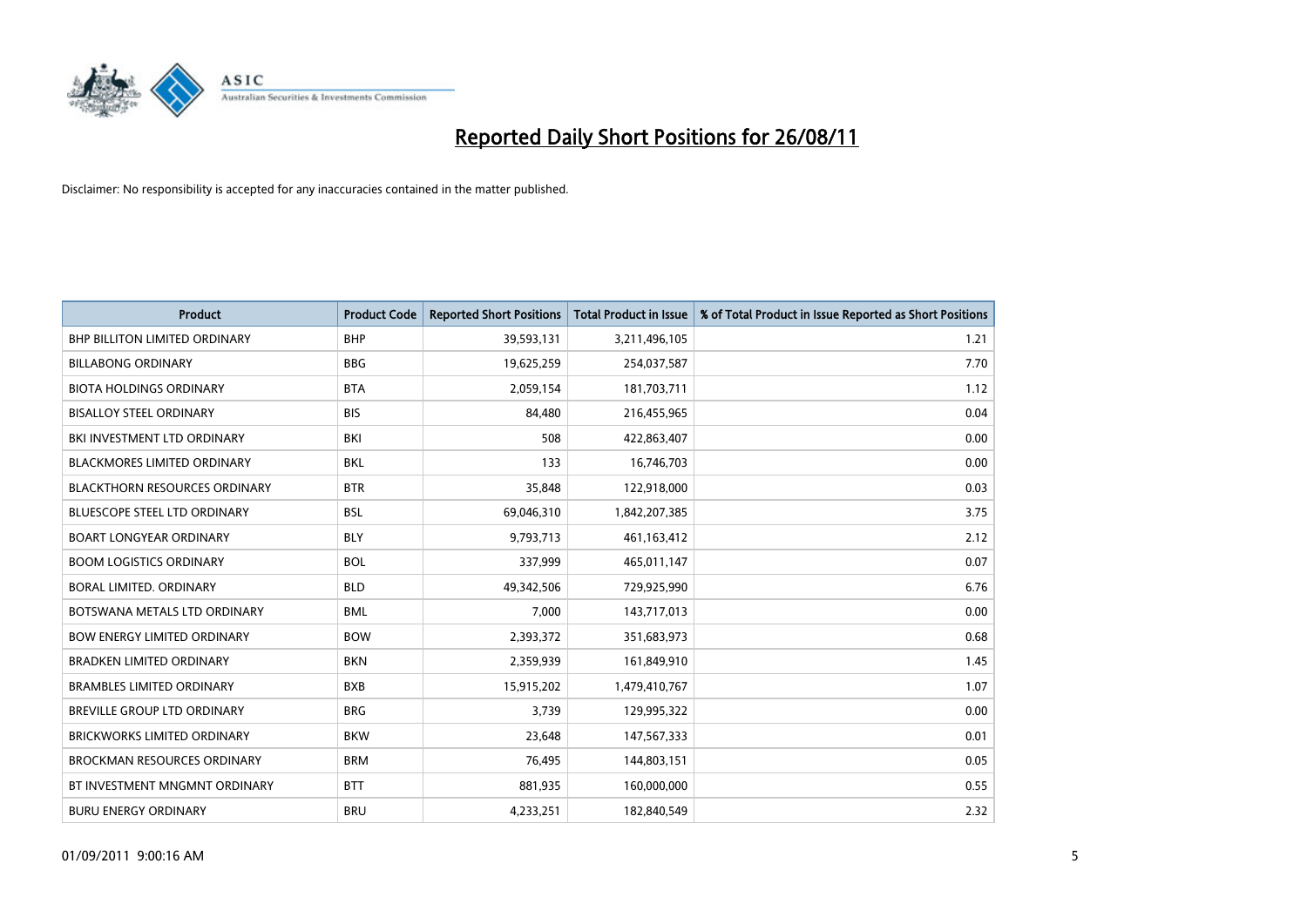

| <b>Product</b>                        | <b>Product Code</b> | <b>Reported Short Positions</b> | <b>Total Product in Issue</b> | % of Total Product in Issue Reported as Short Positions |
|---------------------------------------|---------------------|---------------------------------|-------------------------------|---------------------------------------------------------|
| <b>BWP TRUST ORDINARY UNITS</b>       | <b>BWP</b>          | 1,375,591                       | 520,012,793                   | 0.27                                                    |
| CABCHARGE AUSTRALIA ORDINARY          | CAB                 | 731,024                         | 120,437,014                   | 0.59                                                    |
| CALTEX AUSTRALIA ORDINARY             | <b>CTX</b>          | 8,183,539                       | 270,000,000                   | 3.02                                                    |
| CAMPBELL BROTHERS ORDINARY            | <b>CPB</b>          | 105,349                         | 67,503,411                    | 0.15                                                    |
| CAPE LAMBERT RES LTD ORDINARY         | <b>CFE</b>          | 1,190,784                       | 630,749,603                   | 0.19                                                    |
| CARABELLA RES LTD ORDINARY            | <b>CLR</b>          | 200,000                         | 92,389,409                    | 0.22                                                    |
| <b>CARBON ENERGY ORDINARY</b>         | <b>CNX</b>          | 2,813,645                       | 698,517,858                   | 0.39                                                    |
| <b>CARDNO LIMITED ORDINARY</b>        | <b>CDD</b>          | 105,972                         | 109,780,032                   | 0.09                                                    |
| CARINDALE PROPERTY UNIT               | <b>CDP</b>          | 18,675                          | 70,000,000                    | 0.03                                                    |
| CARNARVON PETROLEUM ORDINARY          | <b>CVN</b>          | 3,130,080                       | 690,320,634                   | 0.44                                                    |
| <b>CARNEGIE WAVE ENERGY ORDINARY</b>  | <b>CWE</b>          | 83,000                          | 899,087,627                   | 0.01                                                    |
| <b>CARPATHIAN RESOURCES ORDINARY</b>  | <b>CPN</b>          | 75,000                          | 265,533,501                   | 0.03                                                    |
| CARPENTARIA EXP. LTD ORDINARY         | CAP                 | 9.777                           | 98,741,301                    | 0.01                                                    |
| CARSALES.COM LTD ORDINARY             | <b>CRZ</b>          | 13,653,280                      | 233,879,722                   | 5.83                                                    |
| CASH CONVERTERS DEFERRED SETTLEMENT   | <b>CCVDA</b>        | 108,400                         | 379,761,025                   | 0.03                                                    |
| <b>CASPIAN OIL &amp; GAS ORDINARY</b> | <b>CIG</b>          | 50,000                          | 1,331,500,513                 | 0.00                                                    |
| CATALPA RESOURCES ORDINARY            | CAH                 | 167,467                         | 178,214,799                   | 0.09                                                    |
| CEC GROUP LIMITED ORDINARY            | <b>CEG</b>          | 1,750                           | 79,662,662                    | 0.00                                                    |
| <b>CELLNET GROUP ORDINARY</b>         | <b>CLT</b>          | 1,342                           | 61,286,754                    | 0.00                                                    |
| CENTRAL PETROLEUM ORDINARY            | <b>CTP</b>          | 11,455                          | 982,298,842                   | 0.00                                                    |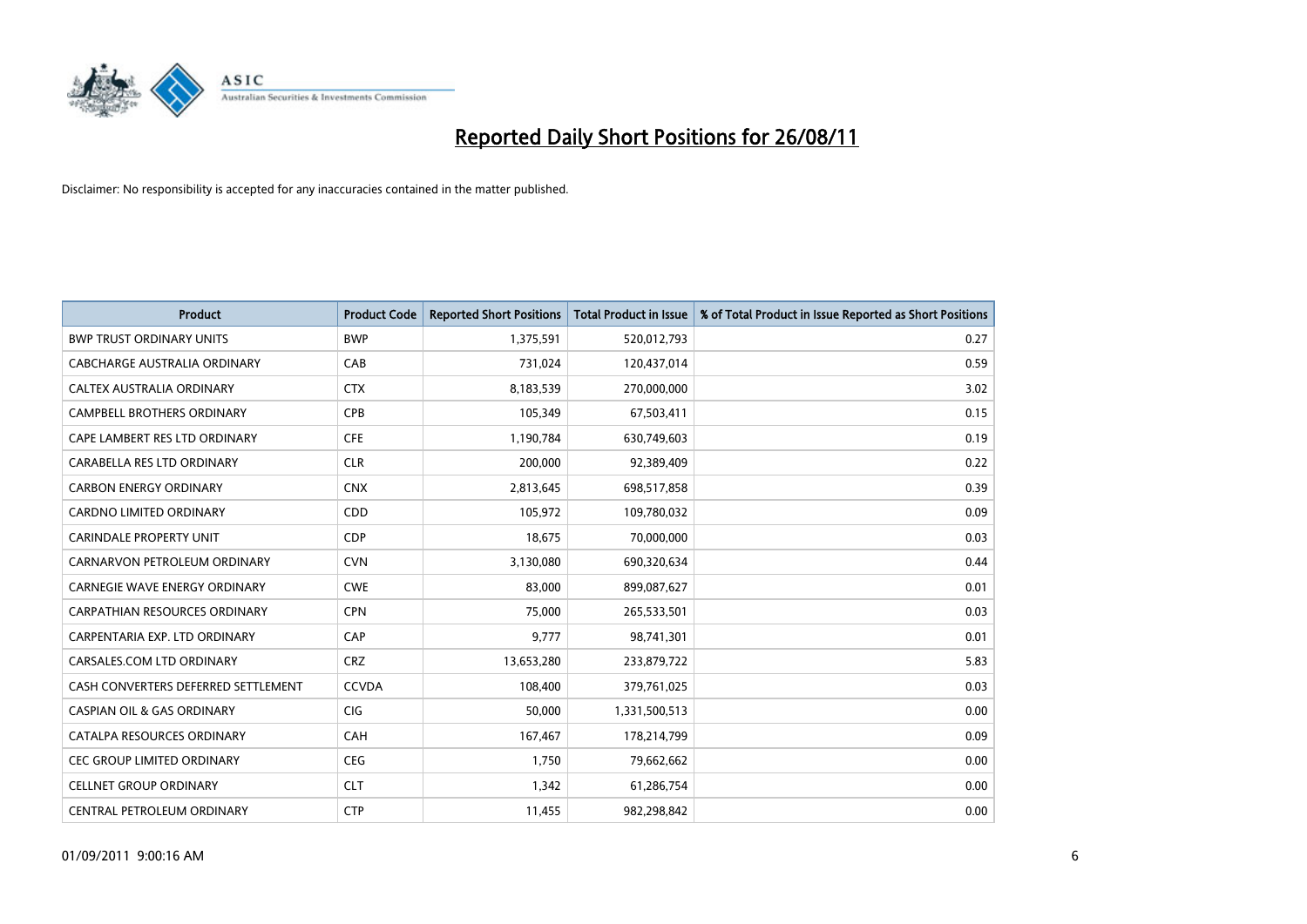

| <b>Product</b>                             | <b>Product Code</b> | <b>Reported Short Positions</b> | <b>Total Product in Issue</b> | % of Total Product in Issue Reported as Short Positions |
|--------------------------------------------|---------------------|---------------------------------|-------------------------------|---------------------------------------------------------|
| <b>CENTRO PROPERTIES UNITS/ORD STAPLED</b> | <b>CNP</b>          | 6,692                           | 972,414,514                   | 0.00                                                    |
| CENTRO RETAIL GROUP STAPLED SECURITIES     | <b>CER</b>          | 608,476                         | 2,286,399,424                 | 0.02                                                    |
| <b>CERAMIC FUEL CELLS ORDINARY</b>         | <b>CFU</b>          | 1,595,472                       | 1,201,353,566                 | 0.13                                                    |
| <b>CERRO RESOURCES NL ORDINARY</b>         | CJO                 | 29,672                          | 748,268,606                   | 0.00                                                    |
| <b>CFS RETAIL PROPERTY UNITS</b>           | <b>CFX</b>          | 56,669,456                      | 2,839,591,911                 | 1.97                                                    |
| CGA MINING LIMITED ORDINARY                | <b>CGX</b>          | 157,900                         | 333,475,726                   | 0.05                                                    |
| <b>CHALLENGER DIV.PRO. STAPLED UNITS</b>   | <b>CDI</b>          | 154,156                         | 903,470,988                   | 0.01                                                    |
| <b>CHALLENGER INFRAST, STAPLED UNITS</b>   | <b>CIF</b>          | 31,668                          | 316,223,785                   | 0.01                                                    |
| CHALLENGER LIMITED ORDINARY                | <b>CGF</b>          | 4,455,846                       | 492,807,490                   | 0.90                                                    |
| CHANDLER MACLEOD LTD ORDINARY              | <b>CMG</b>          | 11,970                          | 466,466,720                   | 0.00                                                    |
| CHARTER HALL GROUP STAPLED US PROHIBIT.    | <b>CHC</b>          | 1,167,323                       | 308,040,283                   | 0.37                                                    |
| <b>CHARTER HALL OFFICE UNIT</b>            | CQ <sub>O</sub>     | 11,737,193                      | 493,319,730                   | 2.38                                                    |
| <b>CHARTER HALL RETAIL UNITS</b>           | <b>COR</b>          | 204,084                         | 302,162,079                   | 0.06                                                    |
| CITIGOLD CORP LTD ORDINARY                 | <b>CTO</b>          | 2,059,217                       | 1,105,078,301                 | 0.18                                                    |
| CLINUVEL PHARMACEUT, ORDINARY              | <b>CUV</b>          | 4,127                           | 30,381,706                    | 0.01                                                    |
| <b>CLOUGH LIMITED ORDINARY</b>             | <b>CLO</b>          | 174,577                         | 769,801,269                   | 0.02                                                    |
| <b>CO2 GROUP LIMITED ORDINARY</b>          | COZ                 | 400,000                         | 280,309,888                   | 0.14                                                    |
| <b>COAL &amp; ALLIED ORDINARY</b>          | <b>CNA</b>          | 7,992                           | 86,584,735                    | 0.01                                                    |
| COAL OF AFRICA LTD ORDINARY                | <b>CZA</b>          | 865,035                         | 531,139,661                   | 0.16                                                    |
| COALSPUR MINES LTD ORDINARY                | <b>CPL</b>          | 984,375                         | 579,768,744                   | 0.16                                                    |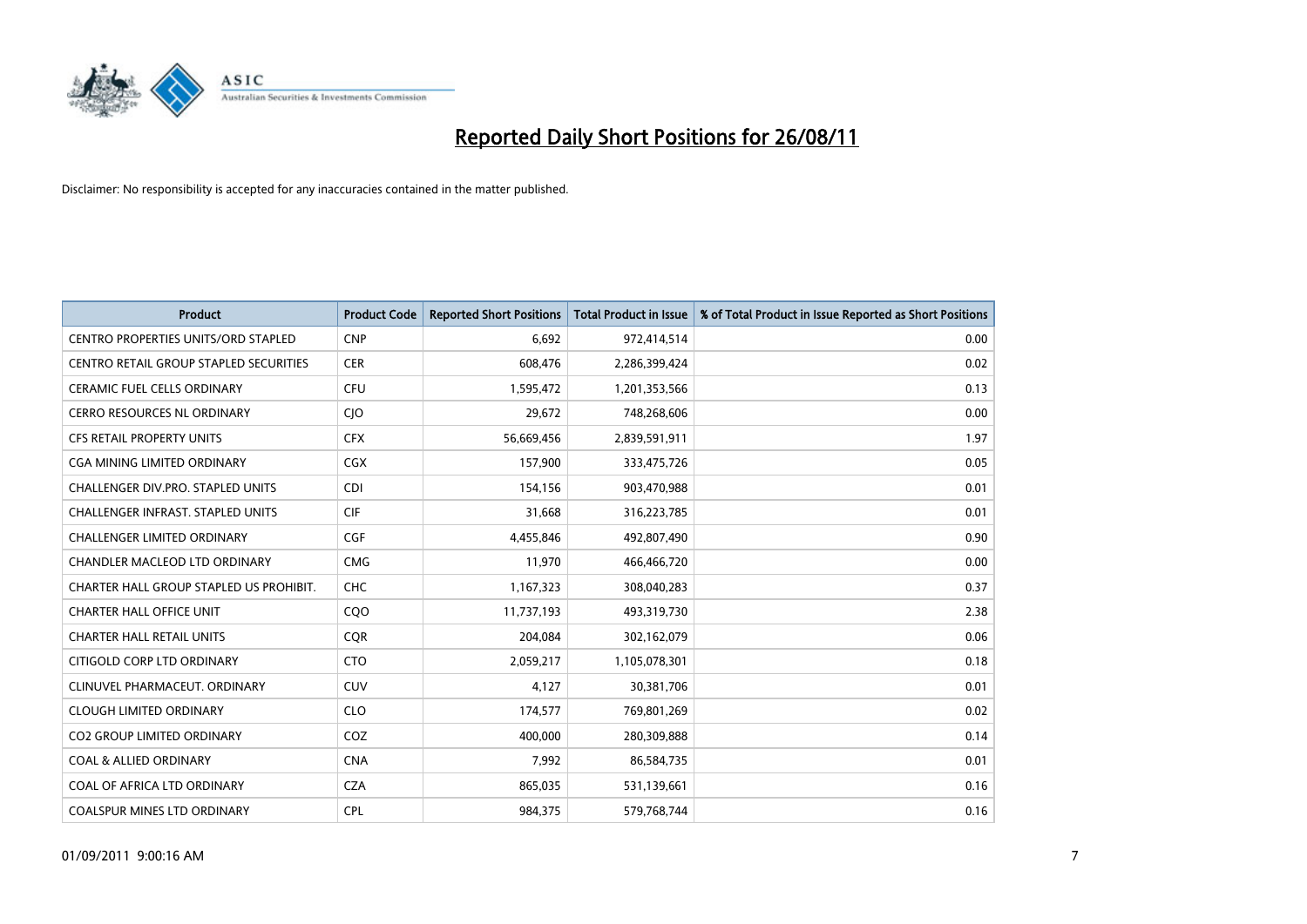

| <b>Product</b>                          | <b>Product Code</b> | <b>Reported Short Positions</b> | <b>Total Product in Issue</b> | % of Total Product in Issue Reported as Short Positions |
|-----------------------------------------|---------------------|---------------------------------|-------------------------------|---------------------------------------------------------|
| <b>COBAR CONSOLIDATED ORDINARY</b>      | CCU                 | 40,120                          | 175,313,488                   | 0.02                                                    |
| COCA-COLA AMATIL ORDINARY               | <b>CCL</b>          | 8,575,260                       | 758,281,096                   | 1.11                                                    |
| <b>COCHLEAR LIMITED ORDINARY</b>        | <b>COH</b>          | 2,067,325                       | 56,784,446                    | 3.63                                                    |
| COCKATOO COAL ORDINARY                  | <b>COK</b>          | 5,036,528                       | 1,016,196,908                 | 0.49                                                    |
| <b>COKAL LTD ORDINARY</b>               | <b>CKA</b>          | 671,172                         | 130,055,735                   | 0.51                                                    |
| <b>COLLINS FOODS LTD ORDINARY</b>       | <b>CKF</b>          | 731,173                         | 93,000,003                    | 0.78                                                    |
| COMMONWEALTH BANK, ORDINARY             | <b>CBA</b>          | 30,252,567                      | 1,558,687,244                 | 1.90                                                    |
| <b>COMMONWEALTH PROP ORDINARY UNITS</b> | <b>CPA</b>          | 28,435,854                      | 2,449,599,711                 | 1.17                                                    |
| COMPASS RESOURCES ORDINARY              | <b>CMR</b>          | 160,952                         | 147,402,920                   | 0.11                                                    |
| <b>COMPUTERSHARE LTD ORDINARY</b>       | <b>CPU</b>          | 4,692,102                       | 555,664,059                   | 0.83                                                    |
| CONNECTEAST GROUP STAPLED               | <b>CEU</b>          | 16,294,616                      | 3,940,145,951                 | 0.40                                                    |
| CONQUEST MINING ORDINARY                | CQT                 | 1,716,061                       | 583,241,478                   | 0.28                                                    |
| CONSOLIDATED MEDIA, ORDINARY            | <b>CMI</b>          | 3,184,117                       | 561,834,996                   | 0.57                                                    |
| CONTANGO MICROCAP ORDINARY              | <b>CTN</b>          | 7,500                           | 146,423,793                   | 0.01                                                    |
| <b>COOPER ENERGY LTD ORDINARY</b>       | <b>COE</b>          | 145,905                         | 292,576,001                   | 0.05                                                    |
| <b>COPPER STRIKE LTD ORDINARY</b>       | <b>CSE</b>          | 714                             | 129,455,571                   | 0.00                                                    |
| <b>CORDLIFE LIMITED ORDINARY</b>        | CBB                 |                                 | 150,887,354                   | 0.00                                                    |
| COUNT FINANCIAL ORDINARY                | COU                 | 429,282                         | 262,247,830                   | 0.16                                                    |
| <b>CROMWELL PROP STAPLED SECURITIES</b> | <b>CMW</b>          | 127,566                         | 966,845,859                   | 0.01                                                    |
| <b>CROWN LIMITED ORDINARY</b>           | <b>CWN</b>          | 1,309,394                       | 754,131,800                   | 0.15                                                    |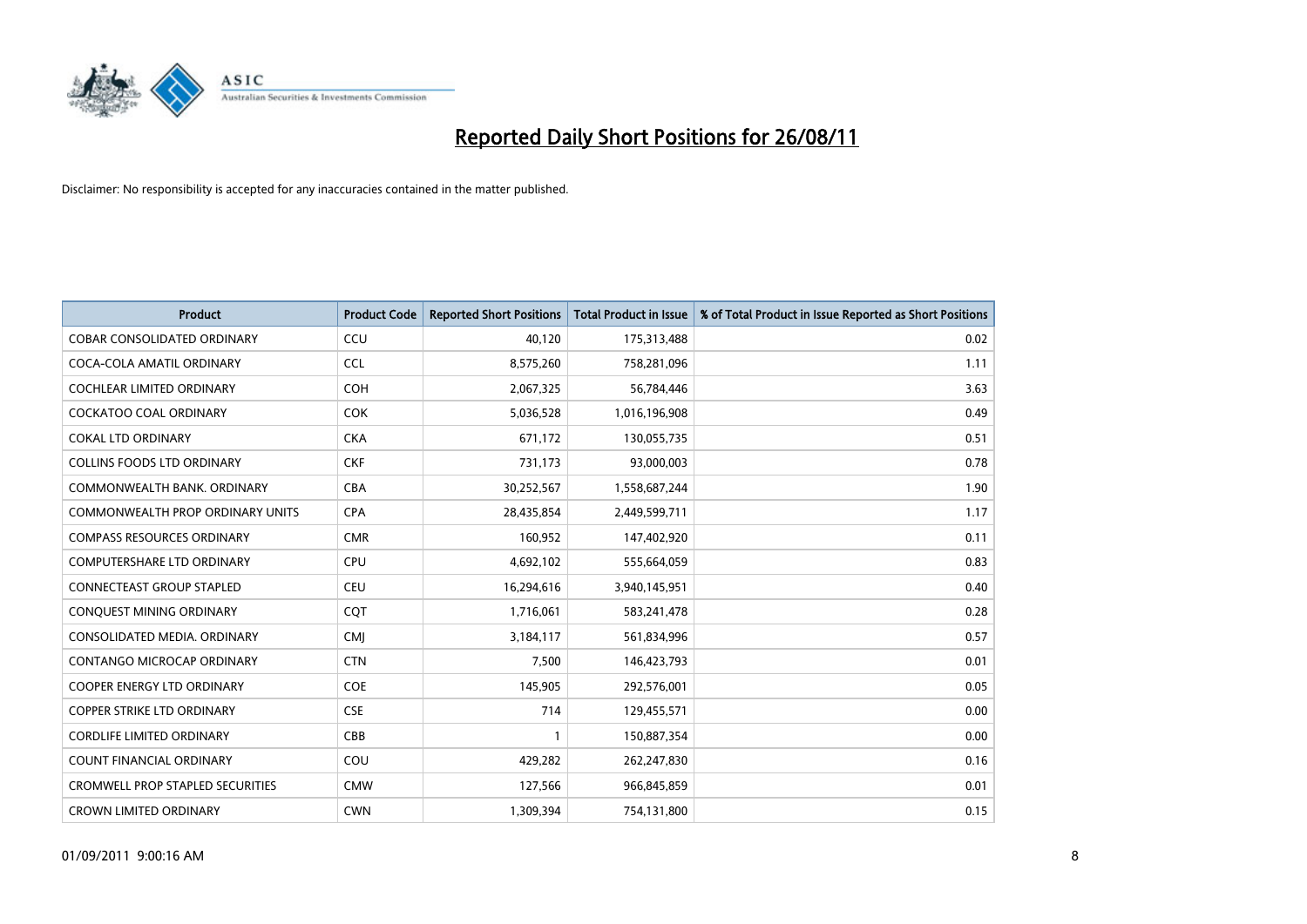

| <b>Product</b>                       | <b>Product Code</b> | <b>Reported Short Positions</b> | <b>Total Product in Issue</b> | % of Total Product in Issue Reported as Short Positions |
|--------------------------------------|---------------------|---------------------------------|-------------------------------|---------------------------------------------------------|
| <b>CRUSADER RESOURCES ORDINARY</b>   | CAS                 | 350,000                         | 110,146,040                   | 0.32                                                    |
| <b>CSG LIMITED ORDINARY</b>          | CSV                 | 1,003,515                       | 282,567,499                   | 0.35                                                    |
| <b>CSL LIMITED ORDINARY</b>          | <b>CSL</b>          | 7,462,480                       | 527,960,909                   | 1.39                                                    |
| <b>CSR LIMITED ORDINARY</b>          | <b>CSR</b>          | 16,235,822                      | 506,000,315                   | 3.21                                                    |
| <b>CUDECO LIMITED ORDINARY</b>       | CDU                 | 1,778,363                       | 138,649,865                   | 1.27                                                    |
| <b>CUSTOMERS LIMITED ORDINARY</b>    | <b>CUS</b>          | 157,165                         | 134,869,357                   | 0.11                                                    |
| DART ENERGY LTD ORDINARY             | <b>DTE</b>          | 5,557,549                       | 720,875,002                   | 0.76                                                    |
| DAVID JONES LIMITED ORDINARY         | <b>DJS</b>          | 40,446,293                      | 520,751,395                   | 7.76                                                    |
| <b>DECMIL GROUP LIMITED ORDINARY</b> | <b>DCG</b>          | 147,641                         | 124,269,568                   | 0.12                                                    |
| DEEP YELLOW LIMITED ORDINARY         | <b>DYL</b>          | 130,537                         | 1,128,506,403                 | 0.01                                                    |
| DEVINE LIMITED ORDINARY              | <b>DVN</b>          | 1,000                           | 634,918,223                   | 0.00                                                    |
| DEXUS PROPERTY GROUP STAPLED UNITS   | <b>DXS</b>          | 35,864,056                      | 4,839,024,176                 | 0.73                                                    |
| DISCOVERY METALS LTD ORDINARY        | <b>DML</b>          | 5,779,104                       | 437,114,481                   | 1.32                                                    |
| DKN FINANCIAL GROUP ORDINARY         | <b>DKN</b>          | 100.000                         | 144,231,621                   | 0.07                                                    |
| DOMINO PIZZA ENTERPR ORDINARY        | <b>DMP</b>          | 329,336                         | 68,407,674                    | 0.47                                                    |
| DOWNER EDI LIMITED ORDINARY          | <b>DOW</b>          | 7,373,652                       | 429,100,296                   | 1.73                                                    |
| DRILLSEARCH ENERGY ORDINARY          | <b>DLS</b>          | 1,740,794                       | 305,176,742                   | 0.57                                                    |
| DUET GROUP STAPLED US PROHIBIT.      | <b>DUE</b>          | 5,341,396                       | 1,025,999,012                 | 0.51                                                    |
| DULUXGROUP LIMITED ORDINARY          | <b>DLX</b>          | 10,097,162                      | 367,456,259                   | 2.74                                                    |
| DWS ADVANCED ORDINARY                | <b>DWS</b>          | 2.700                           | 132,362,763                   | 0.00                                                    |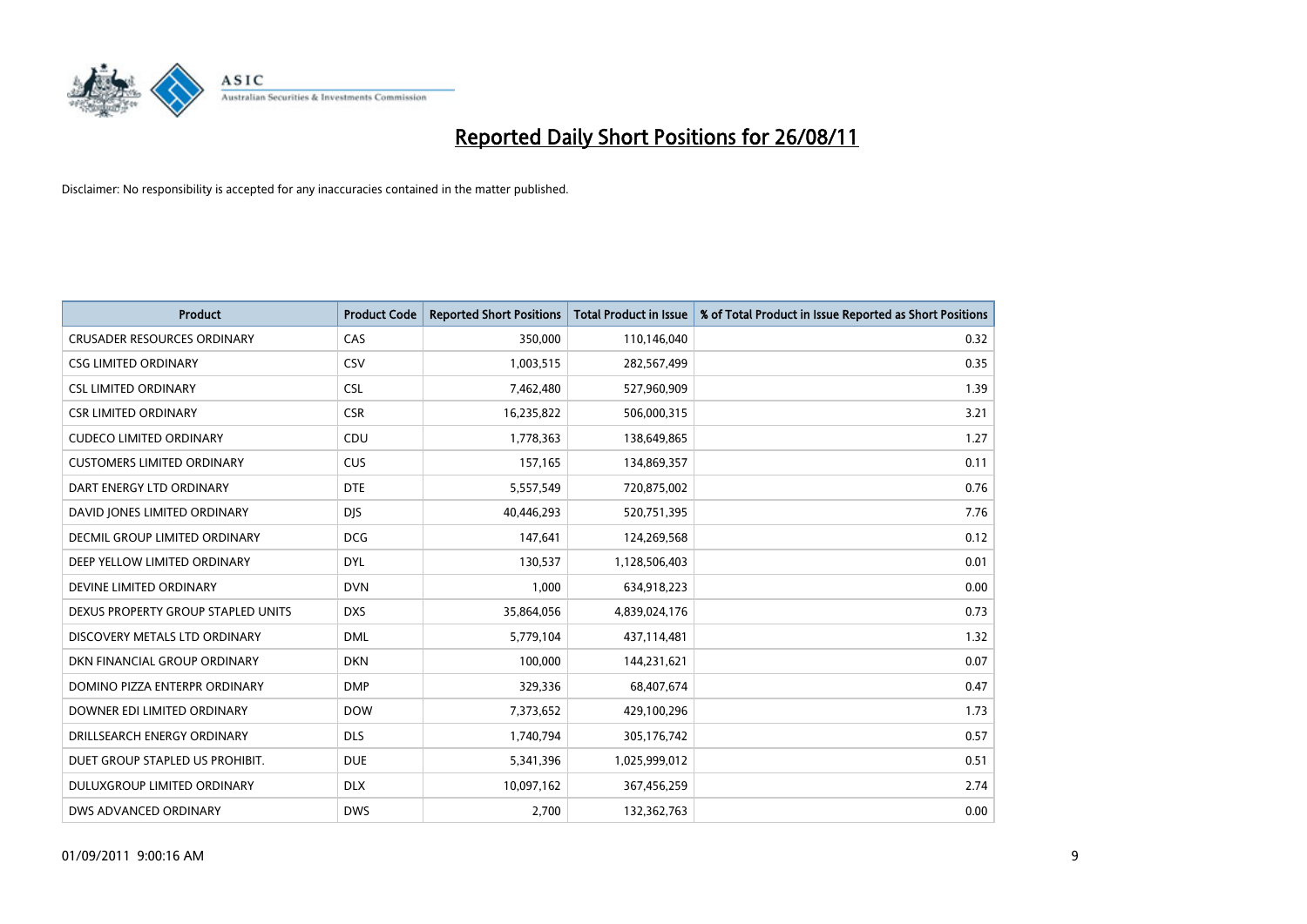

| <b>Product</b>                       | <b>Product Code</b> | <b>Reported Short Positions</b> | <b>Total Product in Issue</b> | % of Total Product in Issue Reported as Short Positions |
|--------------------------------------|---------------------|---------------------------------|-------------------------------|---------------------------------------------------------|
| <b>EASTERN STAR GAS ORDINARY</b>     | <b>ESG</b>          | 24,929,781                      | 992,317,041                   | 2.49                                                    |
| ECHO ENTERTAINMENT ORDINARY          | <b>EGP</b>          | 992,834                         | 688,019,737                   | 0.14                                                    |
| ELDERS LIMITED ORDINARY              | <b>ELD</b>          | 18,713,424                      | 448,598,480                   | 4.16                                                    |
| ELDORADO GOLD CORP CDI 1:1           | EAU                 | 37,659                          | 11,658,431                    | 0.32                                                    |
| ELEMENTAL MINERALS ORDINARY          | <b>ELM</b>          | 132,280                         | 173,385,608                   | 0.08                                                    |
| ELEMENTOS LIMITED ORDINARY           | <b>ELT</b>          | 8                               | 77,068,979                    | 0.00                                                    |
| ELIXIR PETROLEUM LTD ORDINARY        | <b>EXR</b>          | 324,400                         | 188,988,472                   | 0.17                                                    |
| <b>EMECO HOLDINGS ORDINARY</b>       | EHL                 | 1,177,462                       | 631,237,586                   | 0.17                                                    |
| ENERGIA MINERALS LTD ORDINARY        | <b>EMX</b>          | 139,711                         | 82,500,005                    | 0.17                                                    |
| <b>ENERGY RESOURCES ORDINARY 'A'</b> | ERA                 | 5,343,761                       | 190,737,934                   | 2.81                                                    |
| ENERGY WORLD CORPOR. ORDINARY        | <b>EWC</b>          | 21,778,282                      | 1,734,166,672                 | 1.25                                                    |
| ENTEK ENERGY LTD ORDINARY            | ETE                 | 489,903                         | 510,657,387                   | 0.10                                                    |
| <b>ENTELLECT LIMITED ORDINARY</b>    | <b>ESN</b>          | 464,050                         | 985,337,932                   | 0.05                                                    |
| <b>ENVESTRA LIMITED ORDINARY</b>     | <b>ENV</b>          | 2,519,748                       | 1,468,560,201                 | 0.16                                                    |
| EQUATORIAL RES LTD ORDINARY          | EQX                 | 19,820                          | 101,667,922                   | 0.02                                                    |
| <b>EUROZ LIMITED ORDINARY</b>        | EZL                 | 84,000                          | 143,564,527                   | 0.06                                                    |
| EXTRACT RESOURCES ORDINARY           | <b>EXT</b>          | 610,070                         | 251,159,163                   | 0.22                                                    |
| FAIRFAX MEDIA LTD ORDINARY           | <b>FXI</b>          | 294,017,654                     | 2,351,955,725                 | 12.50                                                   |
| <b>FANTASTIC HOLDINGS ORDINARY</b>   | <b>FAN</b>          | 1,220                           | 102,739,538                   | 0.00                                                    |
| <b>FAR LTD ORDINARY</b>              | <b>FAR</b>          | 21,250,812                      | 1,245,401,164                 | 1.71                                                    |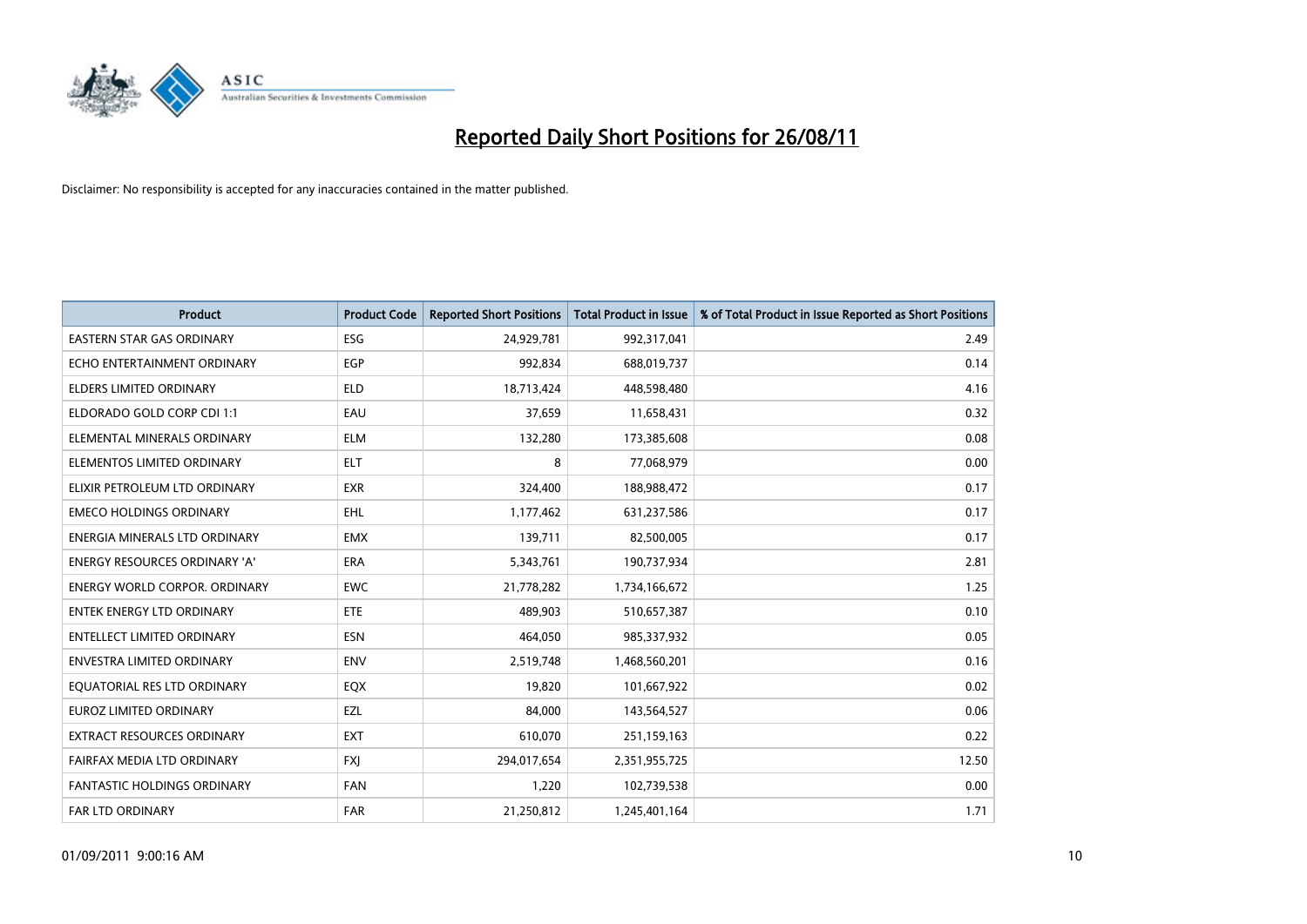

| <b>Product</b>                        | <b>Product Code</b> | <b>Reported Short Positions</b> | Total Product in Issue | % of Total Product in Issue Reported as Short Positions |
|---------------------------------------|---------------------|---------------------------------|------------------------|---------------------------------------------------------|
| FERRAUS LIMITED ORDINARY              | <b>FRS</b>          | 370                             | 249,598,565            | 0.00                                                    |
| FISHER & PAYKEL APP. ORDINARY         | <b>FPA</b>          | 23,298                          | 724,235,162            | 0.00                                                    |
| FISHER & PAYKEL H. ORDINARY           | <b>FPH</b>          | 99.999                          | 525,362,450            | 0.02                                                    |
| FKP PROPERTY GROUP STAPLED SECURITIES | <b>FKP</b>          | 27,832,733                      | 1,185,077,223          | 2.33                                                    |
| FLEETWOOD CORP ORDINARY               | <b>FWD</b>          | 366,486                         | 57,847,937             | 0.64                                                    |
| FLETCHER BUILDING ORDINARY            | <b>FBU</b>          | 8,488,046                       | 678,573,570            | 1.25                                                    |
| <b>FLEXIGROUP LIMITED ORDINARY</b>    | <b>FXL</b>          | 41,823                          | 276,292,173            | 0.01                                                    |
| <b>FLIGHT CENTRE ORDINARY</b>         | <b>FLT</b>          | 4,913,520                       | 99,959,845             | 4.90                                                    |
| FLINDERS MINES LTD ORDINARY           | <b>FMS</b>          | 21,478,083                      | 1,820,839,571          | 1.17                                                    |
| <b>FOCUS MINERALS LTD ORDINARY</b>    | <b>FML</b>          | 121,369                         | 4,116,262,120          | 0.00                                                    |
| <b>FORGE GROUP LIMITED ORDINARY</b>   | <b>FGE</b>          | 110,642                         | 82,924,014             | 0.13                                                    |
| FORTE ENERGY NL ORDINARY              | <b>FTE</b>          | 2,667,039                       | 695,589,311            | 0.38                                                    |
| FORTESCUE METALS GRP ORDINARY         | <b>FMG</b>          | 35, 163, 748                    | 3,113,348,659          | 1.08                                                    |
| <b>FOSTER'S GROUP ORDINARY</b>        | FGL                 | 13,827,207                      | 1,940,894,542          | 0.69                                                    |
| FTD CORPORATION ORDINARY              | <b>FTD</b>          | 8,088                           | 36,474,593             | 0.02                                                    |
| <b>FUNTASTIC LIMITED ORDINARY</b>     | <b>FUN</b>          | 322,528                         | 340,997,682            | 0.09                                                    |
| <b>G.U.D. HOLDINGS ORDINARY</b>       | <b>GUD</b>          | 233,638                         | 69,089,611             | 0.32                                                    |
| <b>GALAXY RESOURCES ORDINARY</b>      | GXY                 | 2,175,119                       | 323,327,000            | 0.65                                                    |
| <b>GENETIC TECHNOLOGIES ORDINARY</b>  | GTG                 | 12,989                          | 464,605,152            | 0.00                                                    |
| <b>GEODYNAMICS LIMITED ORDINARY</b>   | GDY                 | 91,079                          | 337,084,174            | 0.03                                                    |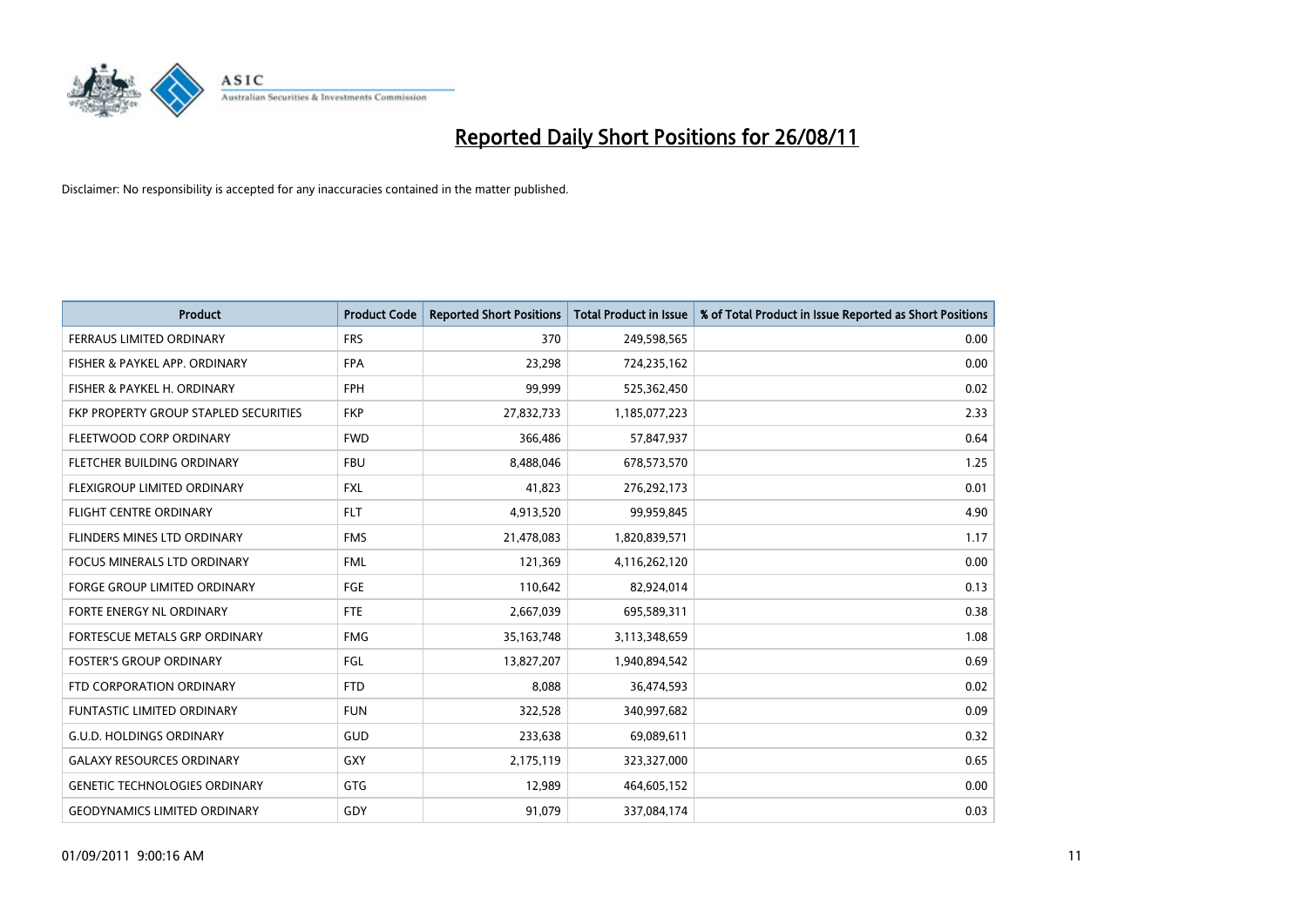

| <b>Product</b>                            | <b>Product Code</b> | <b>Reported Short Positions</b> | <b>Total Product in Issue</b> | % of Total Product in Issue Reported as Short Positions |
|-------------------------------------------|---------------------|---------------------------------|-------------------------------|---------------------------------------------------------|
| <b>GINDALBIE METALS LTD ORDINARY</b>      | <b>GBG</b>          | 41,455,163                      | 1,135,565,349                 | 3.66                                                    |
| <b>GLOBAL MINING ORDINARY</b>             | <b>GMI</b>          | 8,951                           | 191,820,968                   | 0.00                                                    |
| <b>GLOUCESTER COAL ORDINARY</b>           | GCL                 | 748.344                         | 202,905,967                   | 0.37                                                    |
| <b>GME RESOURCES LTD ORDINARY</b>         | <b>GME</b>          | 800                             | 322,635,902                   | 0.00                                                    |
| <b>GOLD ONE INT LTD ORDINARY</b>          | GDO                 | 165,805                         | 808,990,251                   | 0.02                                                    |
| <b>GOLD ROAD RES LTD ORDINARY</b>         | GOR                 | 71,284                          | 317,087,535                   | 0.02                                                    |
| <b>GOLDEN WEST RESOURCE ORDINARY</b>      | <b>GWR</b>          | 1,617                           | 192,082,567                   | 0.00                                                    |
| <b>GOODMAN FIELDER, ORDINARY</b>          | <b>GFF</b>          | 28,225,590                      | 1,380,386,438                 | 2.03                                                    |
| <b>GOODMAN GROUP STAPLED US PROHIBIT.</b> | <b>GMG</b>          | 27,569,503                      | 7,394,607,411                 | 0.37                                                    |
| <b>GPT GROUP STAPLED SEC.</b>             | <b>GPT</b>          | 17,324,981                      | 1,849,089,943                 | 0.93                                                    |
| <b>GRAINCORP LIMITED A CLASS ORDINARY</b> | <b>GNC</b>          | 1,512,536                       | 198,318,900                   | 0.75                                                    |
| <b>GRANGE RESOURCES, ORDINARY</b>         | <b>GRR</b>          | 72,443                          | 1,153,181,487                 | 0.00                                                    |
| <b>GREENCAP LIMITED ORDINARY</b>          | GCG                 |                                 | 262,515,385                   | 0.00                                                    |
| <b>GREENLAND MIN EN LTD ORDINARY</b>      | GGG                 | 2,466,010                       | 410,407,582                   | 0.60                                                    |
| <b>GRYPHON MINERALS LTD ORDINARY</b>      | GRY                 | 2,079,623                       | 299,922,058                   | 0.68                                                    |
| <b>GUILDFORD COAL LTD ORDINARY</b>        | <b>GUF</b>          | 1,877,133                       | 217,469,617                   | 0.86                                                    |
| <b>GUINNESS PEAT GROUP. CDI 1:1</b>       | GPG                 | 857,994                         | 266,222,148                   | 0.32                                                    |
| <b>GUNNS LIMITED ORDINARY</b>             | <b>GNS</b>          | 69,733,563                      | 848,401,559                   | 8.22                                                    |
| <b>GWA GROUP LTD ORDINARY</b>             | <b>GWA</b>          | 7,763,494                       | 301,525,014                   | 2.56                                                    |
| <b>HARVEY NORMAN ORDINARY</b>             | <b>HVN</b>          | 51,973,432                      | 1,062,316,784                 | 4.88                                                    |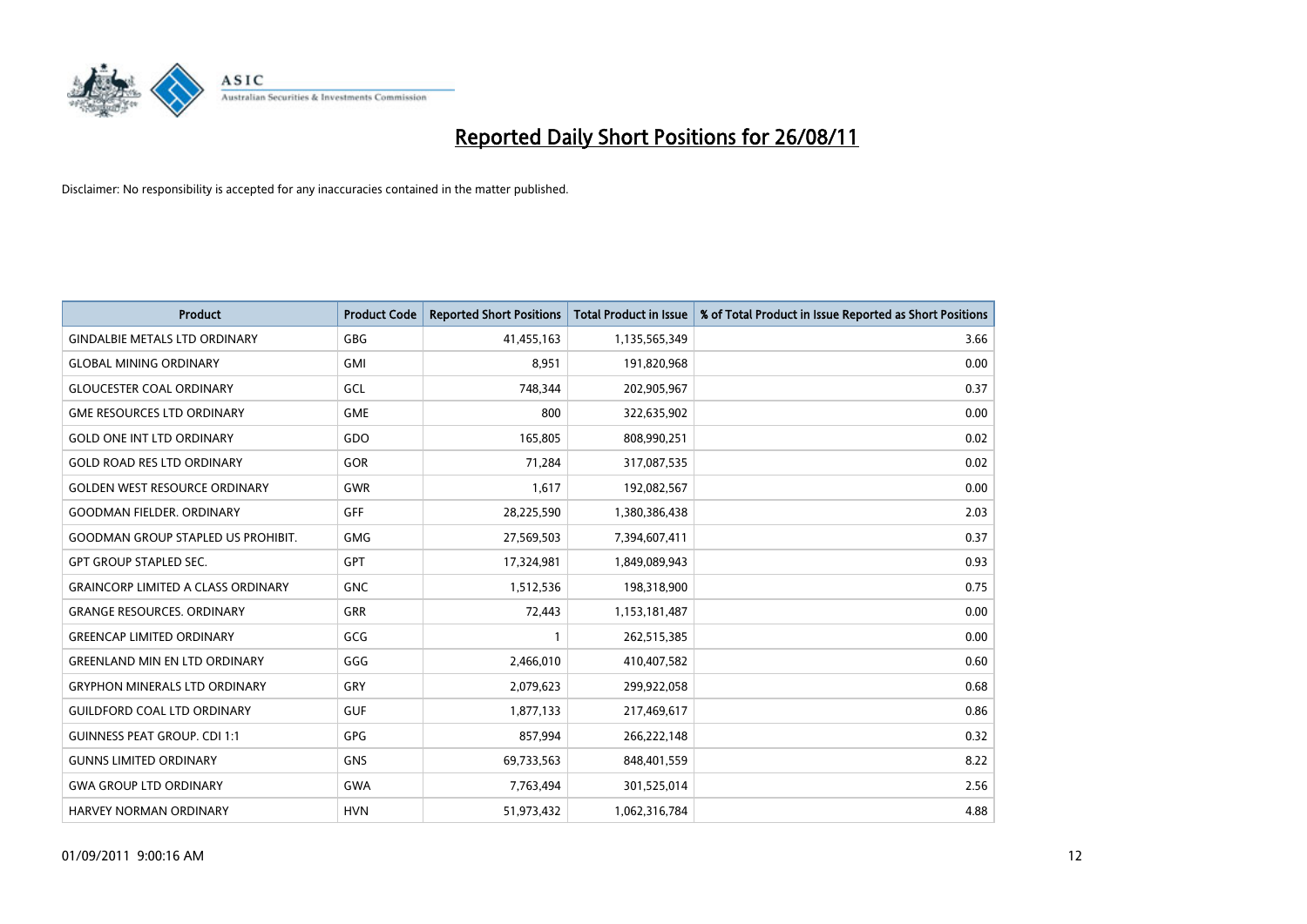

| <b>Product</b>                        | <b>Product Code</b> | <b>Reported Short Positions</b> | <b>Total Product in Issue</b> | % of Total Product in Issue Reported as Short Positions |
|---------------------------------------|---------------------|---------------------------------|-------------------------------|---------------------------------------------------------|
| HASTIE GROUP LIMITED ORDINARY         | <b>HST</b>          | 15,294,168                      | 1,367,511,426                 | 1.12                                                    |
| HASTINGS DIVERSIFIED STAPLED SECURITY | <b>HDF</b>          | 2,991,500                       | 530,001,072                   | 0.56                                                    |
| <b>HEARTWARE INT INC CDI 35:1</b>     | <b>HIN</b>          | 272,008                         | 48,598,550                    | 0.56                                                    |
| <b>HENDERSON GROUP CDI 1:1</b>        | <b>HGG</b>          | 6,989,973                       | 628,839,582                   | 1.11                                                    |
| HEA HOLDINGS LIMITED ORDINARY         | <b>HFA</b>          | 456,835                         | 117,332,831                   | 0.38                                                    |
| <b>HIGHLANDS PACIFIC ORDINARY</b>     | <b>HIG</b>          | 2,557,665                       | 686,082,148                   | 0.37                                                    |
| HILLGROVE RES LTD ORDINARY            | <b>HGO</b>          | 1,128,777                       | 793,698,575                   | 0.14                                                    |
| HILLS HOLDINGS LTD ORDINARY           | <b>HIL</b>          | 5,501,829                       | 249,139,016                   | 2.20                                                    |
| HORIZON OIL LIMITED ORDINARY          | <b>HZN</b>          | 13,175,583                      | 1,130,811,515                 | 1.16                                                    |
| HUNNU COAL LIMITED ORDINARY           | <b>HUN</b>          | 89,035                          | 216,565,002                   | 0.05                                                    |
| <b>ICON ENERGY LIMITED ORDINARY</b>   | <b>ICN</b>          | 71,010                          | 469,301,394                   | 0.01                                                    |
| <b>IINET LIMITED ORDINARY</b>         | <b>IIN</b>          | 1,271,655                       | 152,169,119                   | 0.83                                                    |
| <b>IKWEZI MINING LTD ORDINARY</b>     | <b>IKW</b>          | 2,911,880                       | 168,800,000                   | 1.72                                                    |
| <b>ILUKA RESOURCES ORDINARY</b>       | <b>ILU</b>          | 4,458,590                       | 418,700,517                   | 1.06                                                    |
| <b>IMDEX LIMITED ORDINARY</b>         | <b>IMD</b>          | 81,153                          | 203,405,935                   | 0.04                                                    |
| IMF (AUSTRALIA) LTD ORDINARY          | <b>IMF</b>          | 329,821                         | 123,828,193                   | 0.26                                                    |
| <b>IMX RESOURCES LTD ORDINARY</b>     | <b>IXR</b>          | 20,000                          | 262,612,803                   | 0.01                                                    |
| <b>INCITEC PIVOT ORDINARY</b>         | IPL                 | 1,428,310                       | 1,628,730,107                 | 0.07                                                    |
| <b>INDAGO RESOURCES LTD ORDINARY</b>  | <b>IDG</b>          | 8,179                           | 4,490,436                     | 0.18                                                    |
| INDEPENDENCE GROUP ORDINARY           | <b>IGO</b>          | 1,258,551                       | 202,907,135                   | 0.60                                                    |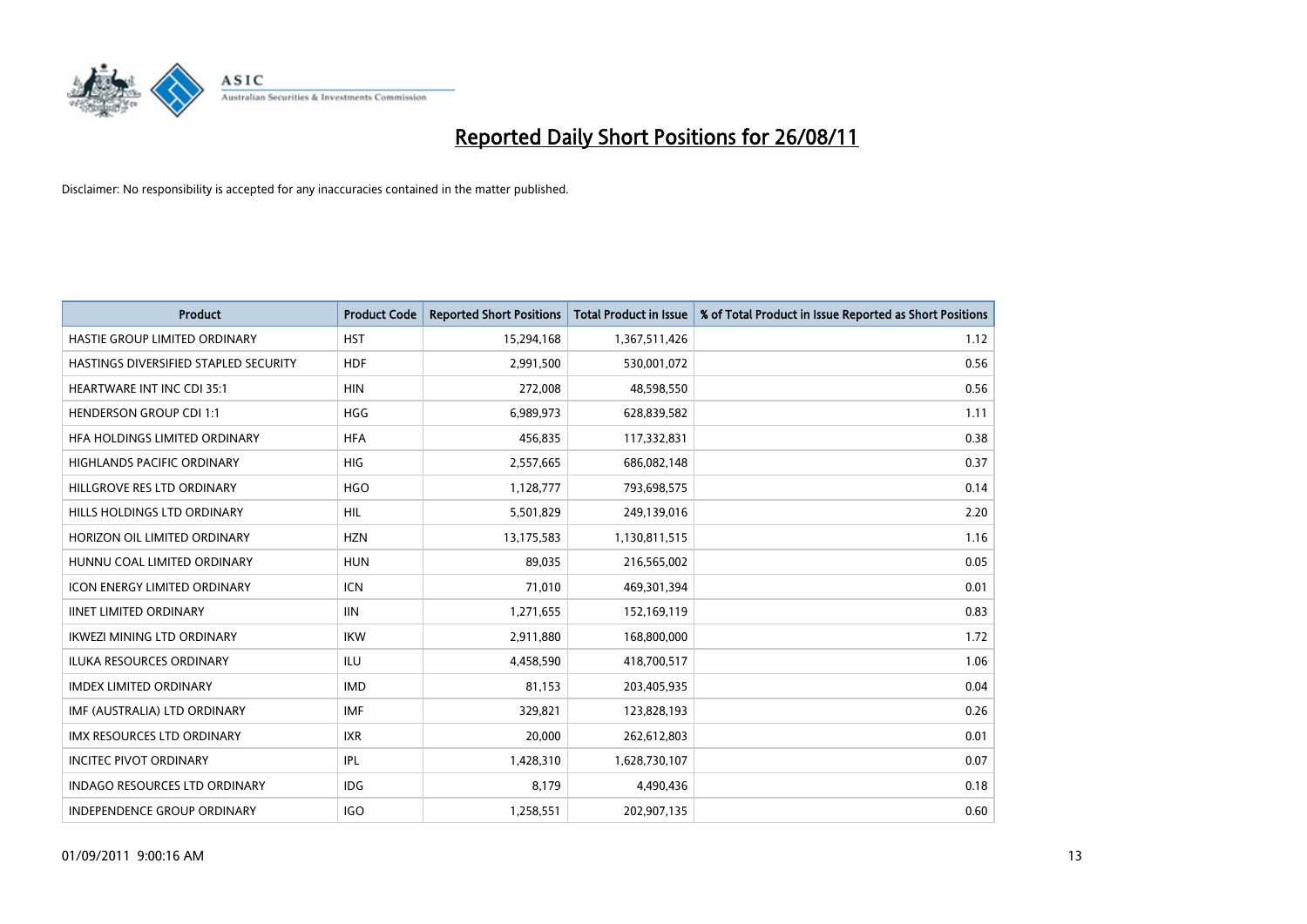

| <b>Product</b>                               | <b>Product Code</b> | <b>Reported Short Positions</b> | <b>Total Product in Issue</b> | % of Total Product in Issue Reported as Short Positions |
|----------------------------------------------|---------------------|---------------------------------|-------------------------------|---------------------------------------------------------|
| <b>INDOPHIL RESOURCES ORDINARY</b>           | <b>IRN</b>          | 15,483,918                      | 995,437,860                   | 1.57                                                    |
| <b>INDUSTREA LIMITED ORDINARY</b>            | IDL                 | 1,624,310                       | 364,733,566                   | 0.44                                                    |
| <b>INFIGEN ENERGY STAPLED SECURITIES</b>     | <b>IFN</b>          | 11,953,536                      | 762,265,972                   | 1.56                                                    |
| ING RE COM GROUP STAPLED SECURITIES          | <b>ILF</b>          | 9,075                           | 441,029,194                   | 0.00                                                    |
| <b>INSURANCE AUSTRALIA ORDINARY</b>          | <b>IAG</b>          | 9,507,103                       | 2,079,034,021                 | 0.46                                                    |
| INT GOLDFIELDS LTD ORDINARY                  | <b>IGS</b>          | 9,542,682                       | 571,520,386                   | 1.67                                                    |
| <b>INTEGRA MINING LTD, ORDINARY</b>          | <b>IGR</b>          | 8,230,186                       | 843,493,881                   | 0.96                                                    |
| <b>INTREPID MINES ORDINARY</b>               | <b>IAU</b>          | 3,097,888                       | 522,312,291                   | 0.58                                                    |
| INVESTA OFFICE FUND STAPLED SECURITIES       | <b>IOF</b>          | 8,141,303                       | 2,729,071,212                 | 0.29                                                    |
| <b>INVOCARE LIMITED ORDINARY</b>             | <b>IVC</b>          | 1,052,529                       | 107,912,897                   | 0.97                                                    |
| ION LIMITED ORDINARY                         | <b>ION</b>          | 164,453                         | 256,365,105                   | 0.06                                                    |
| <b>IOOF HOLDINGS LTD ORDINARY</b>            | <b>IFL</b>          | 1,190,266                       | 229,794,395                   | 0.49                                                    |
| <b>IRESS MARKET TECH. ORDINARY</b>           | <b>IRE</b>          | 1,859,220                       | 126,920,010                   | 1.46                                                    |
| <b>IRON ORE HOLDINGS ORDINARY</b>            | <b>IOH</b>          | 49,674                          | 166,087,005                   | 0.03                                                    |
| ISHARES MSCI AUS 200 ISHARES MSCI AUS 200    | <b>IOZ</b>          | 74,930                          | 2,400,836                     | 3.12                                                    |
| <b>ISHARES MSCI BRIC CDI 1:1</b>             | <b>IBK</b>          | 1,027                           | 3,650,000                     | 0.03                                                    |
| ISHARES MSCI EM MKTS CDI 1:1                 | <b>IEM</b>          | 18,083                          | 425,700,000                   | 0.00                                                    |
| ISHARES S&P 500 CDI 1:1                      | <b>IVV</b>          | 14,776                          | 116,350,000                   | 0.01                                                    |
| ISHARES S&P HIGH DIV ISHARES S&P HIGH DIV    | <b>IHD</b>          | 29,839                          | 2,300,931                     | 1.30                                                    |
| <b>ISHARES SMALL ORDS ISHARES SMALL ORDS</b> | <b>ISO</b>          | 130,878                         | 3,901,916                     | 3.35                                                    |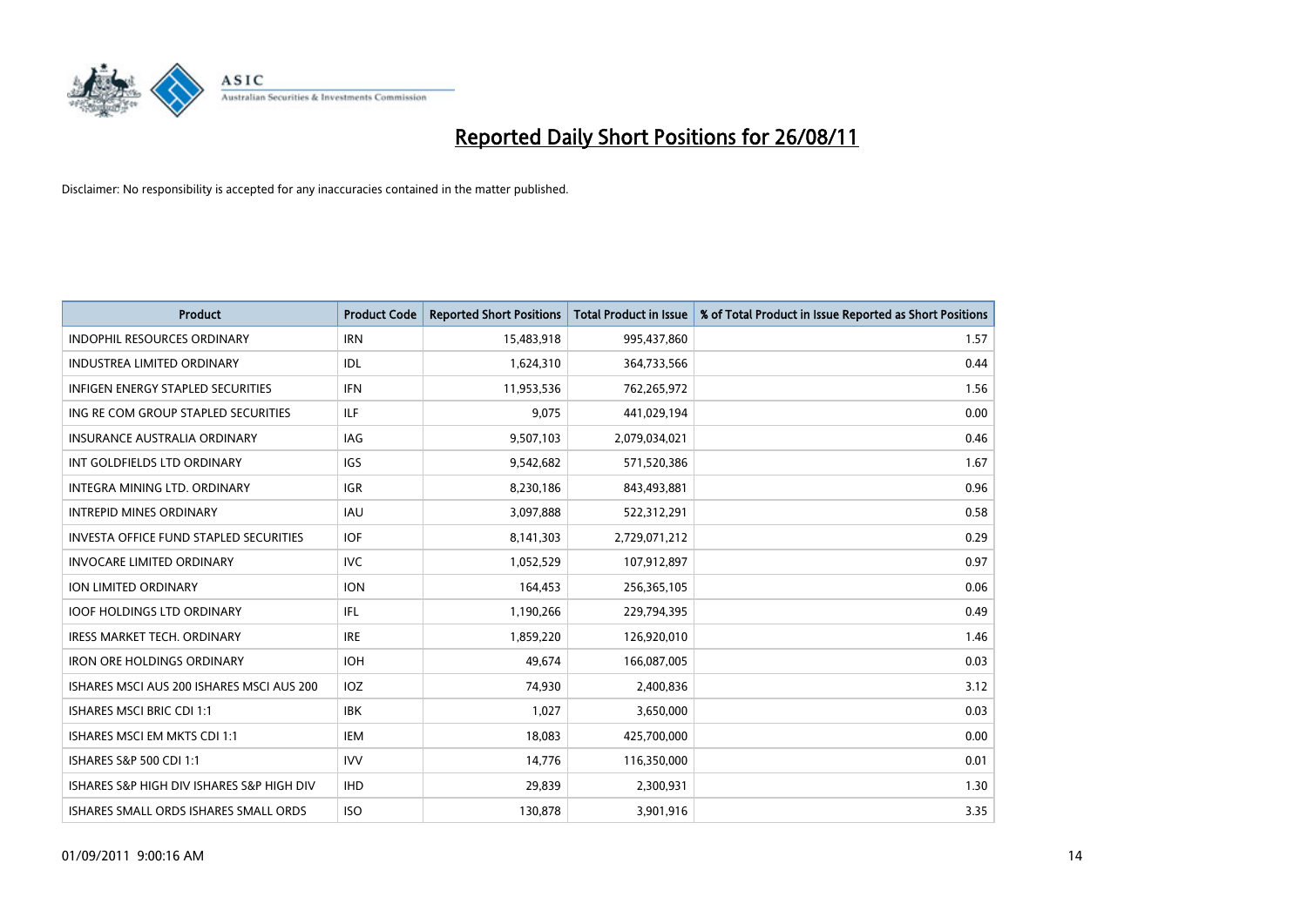

| <b>Product</b>                           | <b>Product Code</b> | <b>Reported Short Positions</b> | <b>Total Product in Issue</b> | % of Total Product in Issue Reported as Short Positions |
|------------------------------------------|---------------------|---------------------------------|-------------------------------|---------------------------------------------------------|
| <b>IVANHOE AUSTRALIA ORDINARY</b>        | <b>IVA</b>          | 150,257                         | 418,729,553                   | 0.03                                                    |
| JAMES HARDIE INDUST CHESS DEPOSITARY INT | <b>IHX</b>          | 26,665,338                      | 437,311,611                   | 6.10                                                    |
| <b>JAMESON RESOURCES ORDINARY</b>        | IAL                 | 1,600,000                       | 95,828,865                    | 1.67                                                    |
| <b>JB HI-FI LIMITED ORDINARY</b>         | <b>IBH</b>          | 20,751,612                      | 98,617,428                    | 21.03                                                   |
| <b>KAGARA LTD ORDINARY</b>               | KZL                 | 12,285,731                      | 718,068,836                   | 1.71                                                    |
| KANGAROO RES LTD ORDINARY                | <b>KRL</b>          | 600,000                         | 3,434,430,012                 | 0.02                                                    |
| KAROON GAS AUSTRALIA ORDINARY            | <b>KAR</b>          | 1,860,064                       | 221,420,769                   | 0.84                                                    |
| KASBAH RESOURCES ORDINARY                | <b>KAS</b>          | 2,500                           | 364,262,596                   | 0.00                                                    |
| KATHMANDU HOLD LTD ORDINARY              | <b>KMD</b>          | 1,215,781                       | 200,000,000                   | 0.60                                                    |
| <b>KEYBRIDGE CAPITAL ORDINARY</b>        | <b>KBC</b>          | 77,999                          | 172,070,564                   | 0.05                                                    |
| KIMBERLEY METALS LTD ORDINARY            | <b>KBL</b>          | 2,576                           | 164,752,978                   | 0.00                                                    |
| KINGSGATE CONSOLID, ORDINARY             | <b>KCN</b>          | 3,268,655                       | 135,346,490                   | 2.40                                                    |
| KINGSROSE MINING LTD ORDINARY            | <b>KRM</b>          | 636,966                         | 266,153,881                   | 0.22                                                    |
| LEIGHTON HOLDINGS ORDINARY               | LEI                 | 9,838,511                       | 336,515,596                   | 2.92                                                    |
| LEND LEASE GROUP UNIT/ORD STAPLED        | <b>LLC</b>          | 2,926,836                       | 570,915,669                   | 0.49                                                    |
| LINC ENERGY LTD ORDINARY                 | <b>LNC</b>          | 6,455,175                       | 503,418,900                   | 1.28                                                    |
| LIQUEFIED NATURAL ORDINARY               | LNG                 | 370,140                         | 267,699,015                   | 0.14                                                    |
| LUDOWICI LIMITED ORDINARY                | LDW                 | 6,496                           | 29,353,354                    | 0.02                                                    |
| <b>LYNAS CORPORATION ORDINARY</b>        | <b>LYC</b>          | 57,605,209                      | 1,713,846,913                 | 3.37                                                    |
| M2 TELECOMMUNICATION ORDINARY            | <b>MTU</b>          | 102,408                         | 123,731,285                   | 0.08                                                    |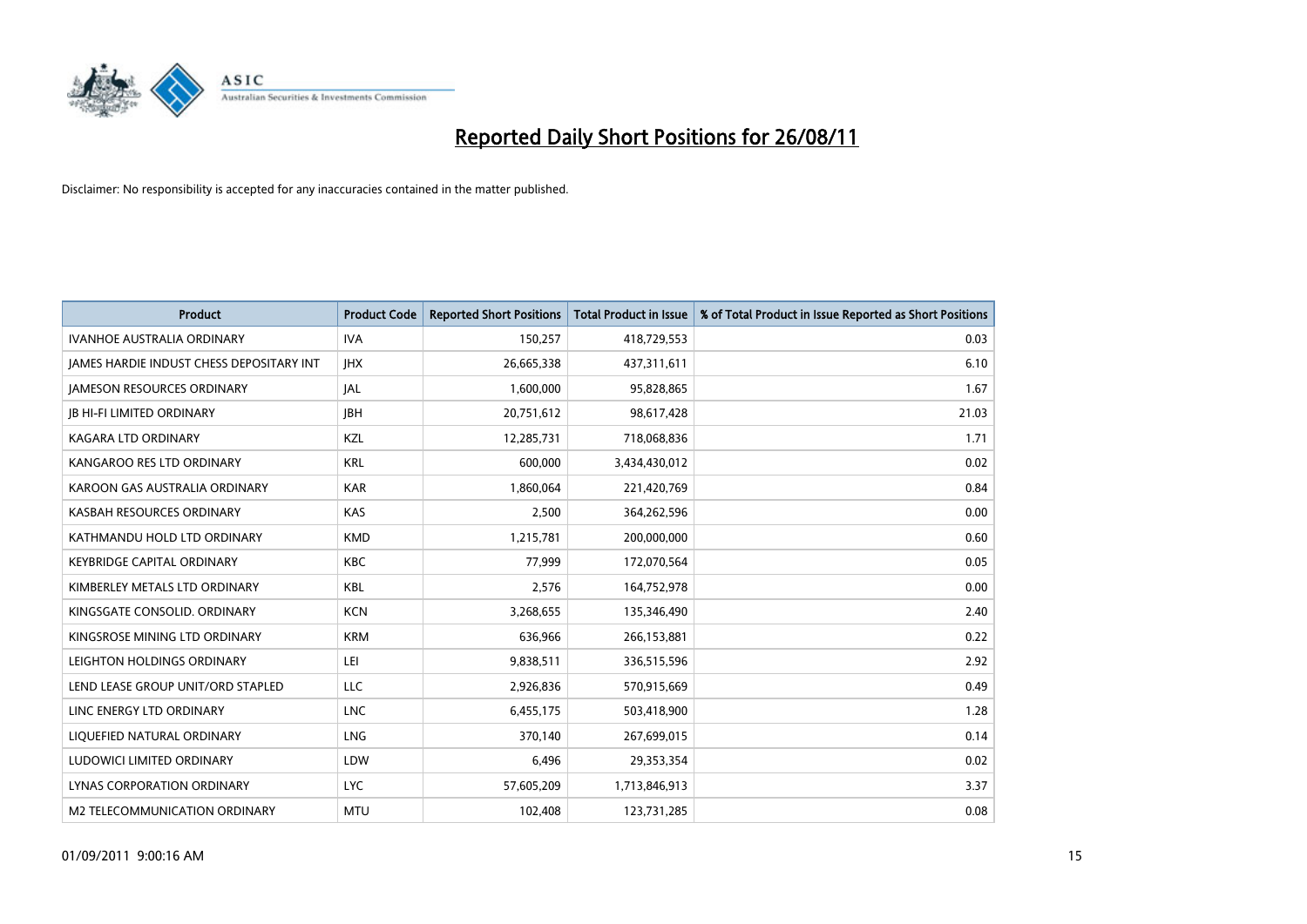

| <b>Product</b>                        | <b>Product Code</b> | <b>Reported Short Positions</b> | <b>Total Product in Issue</b> | % of Total Product in Issue Reported as Short Positions |
|---------------------------------------|---------------------|---------------------------------|-------------------------------|---------------------------------------------------------|
| MACARTHUR COAL ORDINARY               | <b>MCC</b>          | 927,025                         | 302,092,343                   | 0.30                                                    |
| <b>MACMAHON HOLDINGS ORDINARY</b>     | <b>MAH</b>          | 5,262,660                       | 738,631,705                   | 0.71                                                    |
| MACO ATLAS ROADS GRP ORDINARY STAPLED | <b>MOA</b>          | 7,060,035                       | 452,345,907                   | 1.55                                                    |
| MACQUARIE GROUP LTD ORDINARY          | <b>MOG</b>          | 4,789,893                       | 348,285,032                   | 1.37                                                    |
| MAP GROUP STAPLED US PROHIBIT.        | <b>MAP</b>          | 3,710,249                       | 1,861,210,782                 | 0.19                                                    |
| MATRIX C & E LTD ORDINARY             | <b>MCE</b>          | 363,928                         | 77,081,507                    | 0.46                                                    |
| MCMILLAN SHAKESPEARE ORDINARY         | <b>MMS</b>          | 70,454                          | 68,110,310                    | 0.10                                                    |
| MCPHERSON'S LTD ORDINARY              | <b>MCP</b>          | 263,309                         | 72,401,758                    | 0.36                                                    |
| MEDUSA MINING LTD ORDINARY            | <b>MML</b>          | 1,292,036                       | 188,233,911                   | 0.67                                                    |
| MELBOURNE IT LIMITED ORDINARY         | <b>MLB</b>          | 168,914                         | 80,662,621                    | 0.21                                                    |
| MEO AUSTRALIA LTD ORDINARY            | <b>MEO</b>          | 1,872,702                       | 539,913,260                   | 0.34                                                    |
| MERMAID MARINE ORDINARY               | <b>MRM</b>          | 1,760,947                       | 215,477,852                   | 0.81                                                    |
| MESOBLAST LIMITED ORDINARY            | <b>MSB</b>          | 4,126,167                       | 280,425,258                   | 1.47                                                    |
| METALS X LIMITED ORDINARY             | <b>MLX</b>          | 326,940                         | 1,358,424,065                 | 0.03                                                    |
| METCASH LIMITED ORDINARY              | <b>MTS</b>          | 28,143,716                      | 769,165,596                   | 3.66                                                    |
| METGASCO LIMITED ORDINARY             | <b>MEL</b>          | 235,435                         | 334,821,745                   | 0.07                                                    |
| METMINCO LIMITED ORDINARY             | <b>MNC</b>          | 1,443,575                       | 1,462,616,146                 | 0.10                                                    |
| METROCOAL LIMITED ORDINARY            | <b>MTE</b>          | 600,000                         | 98,773,663                    | 0.61                                                    |
| MHM METALS LIMITED ORDINARY           | <b>MHM</b>          | 108,919                         | 102,252,570                   | 0.11                                                    |
| MICLYN EXP OFFSHR ORDINARY            | <b>MIO</b>          | 2,846,731                       | 274,618,684                   | 1.03                                                    |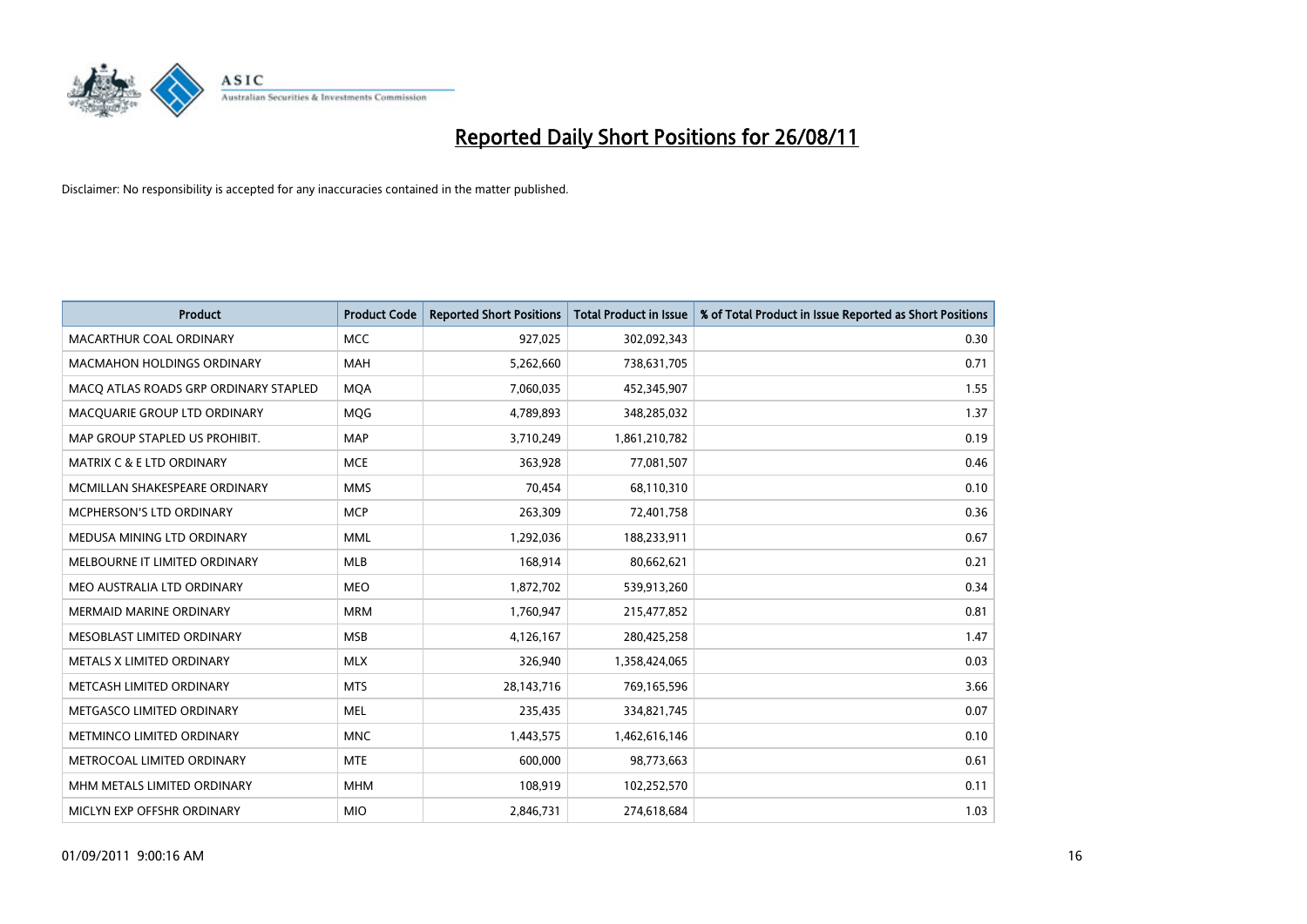

| <b>Product</b>                    | <b>Product Code</b> | <b>Reported Short Positions</b> | Total Product in Issue | % of Total Product in Issue Reported as Short Positions |
|-----------------------------------|---------------------|---------------------------------|------------------------|---------------------------------------------------------|
| MINARA RESOURCES ORDINARY         | <b>MRE</b>          | 11,553,408                      | 1,169,424,487          | 0.98                                                    |
| MINCOR RESOURCES NL ORDINARY      | <b>MCR</b>          | 1,916,086                       | 198,360,804            | 0.96                                                    |
| MINEMAKERS LIMITED ORDINARY       | <b>MAK</b>          | 44,227                          | 227,003,950            | 0.02                                                    |
| MINERAL DEPOSITS ORDINARY         | <b>MDL</b>          | 255,340                         | 83,538,786             | 0.30                                                    |
| MINERAL RESOURCES, ORDINARY       | <b>MIN</b>          | 867,192                         | 183,775,517            | 0.48                                                    |
| MIRABELA NICKEL LTD ORDINARY      | <b>MBN</b>          | 12,135,622                      | 491,781,237            | 2.47                                                    |
| MIRVAC GROUP STAPLED SECURITIES   | <b>MGR</b>          | 38,540,684                      | 3,416,924,188          | 1.12                                                    |
| <b>MOLOPO ENERGY LTD ORDINARY</b> | <b>MPO</b>          | 1,571,284                       | 245,579,810            | 0.63                                                    |
| MONADELPHOUS GROUP ORDINARY       | <b>MND</b>          | 627,911                         | 87,576,827             | 0.69                                                    |
| <b>MOUNT GIBSON IRON ORDINARY</b> | <b>MGX</b>          | 10,173,605                      | 1,082,570,693          | 0.93                                                    |
| MSF SUGAR LIMITED ORDINARY        | <b>MSF</b>          | 9,900                           | 69,165,378             | 0.01                                                    |
| MULTIPLEX SITES SITES             | <b>MXUPA</b>        | 23                              | 4,500,000              | 0.00                                                    |
| MURCHISON METALS LTD ORDINARY     | <b>MMX</b>          | 13,097,853                      | 437,354,555            | 2.99                                                    |
| <b>MYER HOLDINGS LTD ORDINARY</b> | <b>MYR</b>          | 43,937,145                      | 583,147,884            | 7.51                                                    |
| <b>MYSTATE LIMITED ORDINARY</b>   | <b>MYS</b>          | 1,400                           | 67,439,158             | 0.00                                                    |
| NATIONAL AUST. BANK ORDINARY      | <b>NAB</b>          | 17,781,595                      | 2,201,147,145          | 0.79                                                    |
| NATURAL FUEL LIMITED ORDINARY     | <b>NFL</b>          |                                 | 1,121,912              | 0.00                                                    |
| NAVIGATOR RESOURCES ORDINARY      | <b>NAV</b>          | 500                             | 2,096,058,840          | 0.00                                                    |
| NAVITAS LIMITED ORDINARY          | <b>NVT</b>          | 2,960,346                       | 375,230,115            | 0.77                                                    |
| NEPTUNE MARINE ORDINARY           | <b>NMS</b>          | 912,534                         | 1,748,545,632          | 0.05                                                    |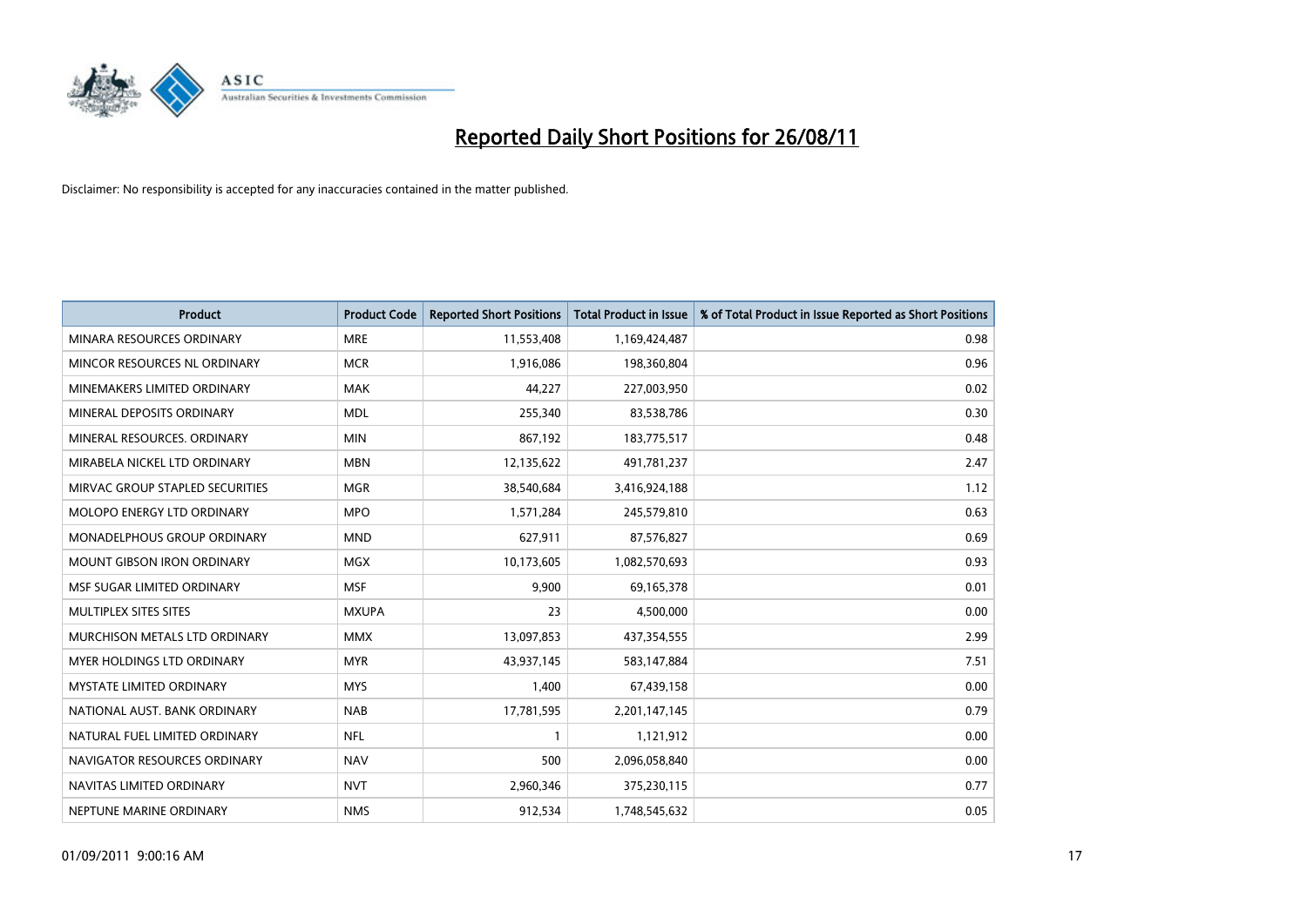

| <b>Product</b>                        | <b>Product Code</b> | <b>Reported Short Positions</b> | <b>Total Product in Issue</b> | % of Total Product in Issue Reported as Short Positions |
|---------------------------------------|---------------------|---------------------------------|-------------------------------|---------------------------------------------------------|
| NEW HOPE CORPORATION ORDINARY         | <b>NHC</b>          | 231,616                         | 830,230,549                   | 0.03                                                    |
| NEWCREST MINING ORDINARY              | <b>NCM</b>          | 3,518,598                       | 765,000,000                   | 0.45                                                    |
| NEWS CORP A NON-VOTING CDI            | <b>NWSLV</b>        | 4,066,639                       | 1,833,856,552                 | 0.23                                                    |
| NEWS CORP B VOTING CDI                | <b>NWS</b>          | 5,064,729                       | 798,520,953                   | 0.64                                                    |
| NEXBIS LIMITED ORDINARY               | <b>NBS</b>          | 163,733                         | 798,356,704                   | 0.02                                                    |
| NEXTDC LIMITED ORDINARY               | <b>NXT</b>          | 54,285                          | 112,104,986                   | 0.05                                                    |
| NEXUS ENERGY LIMITED ORDINARY         | <b>NXS</b>          | 11,412,760                      | 1,326,697,820                 | 0.84                                                    |
| NIB HOLDINGS LIMITED ORDINARY         | <b>NHF</b>          | 147,911                         | 466,733,110                   | 0.03                                                    |
| NICK SCALI LIMITED ORDINARY           | <b>NCK</b>          | 40,846                          | 81,000,000                    | 0.05                                                    |
| NIDO PETROLEUM ORDINARY               | <b>NDO</b>          | 2,165,240                       | 1,389,163,151                 | 0.15                                                    |
| NOBLE MINERAL RES ORDINARY            | <b>NMG</b>          | 624,527                         | 460,296,067                   | 0.14                                                    |
| NORTHERN CREST ORDINARY               | <b>NOC</b>          | 9,097                           | 133,484,723                   | 0.01                                                    |
| NORTHERN IRON LTD ORDINARY            | <b>NFE</b>          | 765,025                         | 336,084,863                   | 0.23                                                    |
| NRW HOLDINGS LIMITED ORDINARY         | <b>NWH</b>          | 548,537                         | 278,888,011                   | 0.18                                                    |
| NUCOAL RESOURCES NL ORDINARY          | <b>NCR</b>          | 179,909                         | 437,193,340                   | 0.04                                                    |
| NUFARM LIMITED ORDINARY               | <b>NUF</b>          | 4,006,308                       | 261,833,005                   | 1.53                                                    |
| OAKTON LIMITED ORDINARY               | <b>OKN</b>          | 622,683                         | 93,800,235                    | 0.67                                                    |
| OCEANAGOLD CORP. CHESS DEPOSITARY INT | <b>OGC</b>          | 276,863                         | 262,600,385                   | 0.10                                                    |
| OCEANIA CAPITAL LTD ORDINARY          | <b>OCP</b>          | 2,500                           | 91,921,295                    | 0.00                                                    |
| OIL SEARCH LTD ORDINARY               | <b>OSH</b>          | 9,963,428                       | 1,320,648,378                 | 0.73                                                    |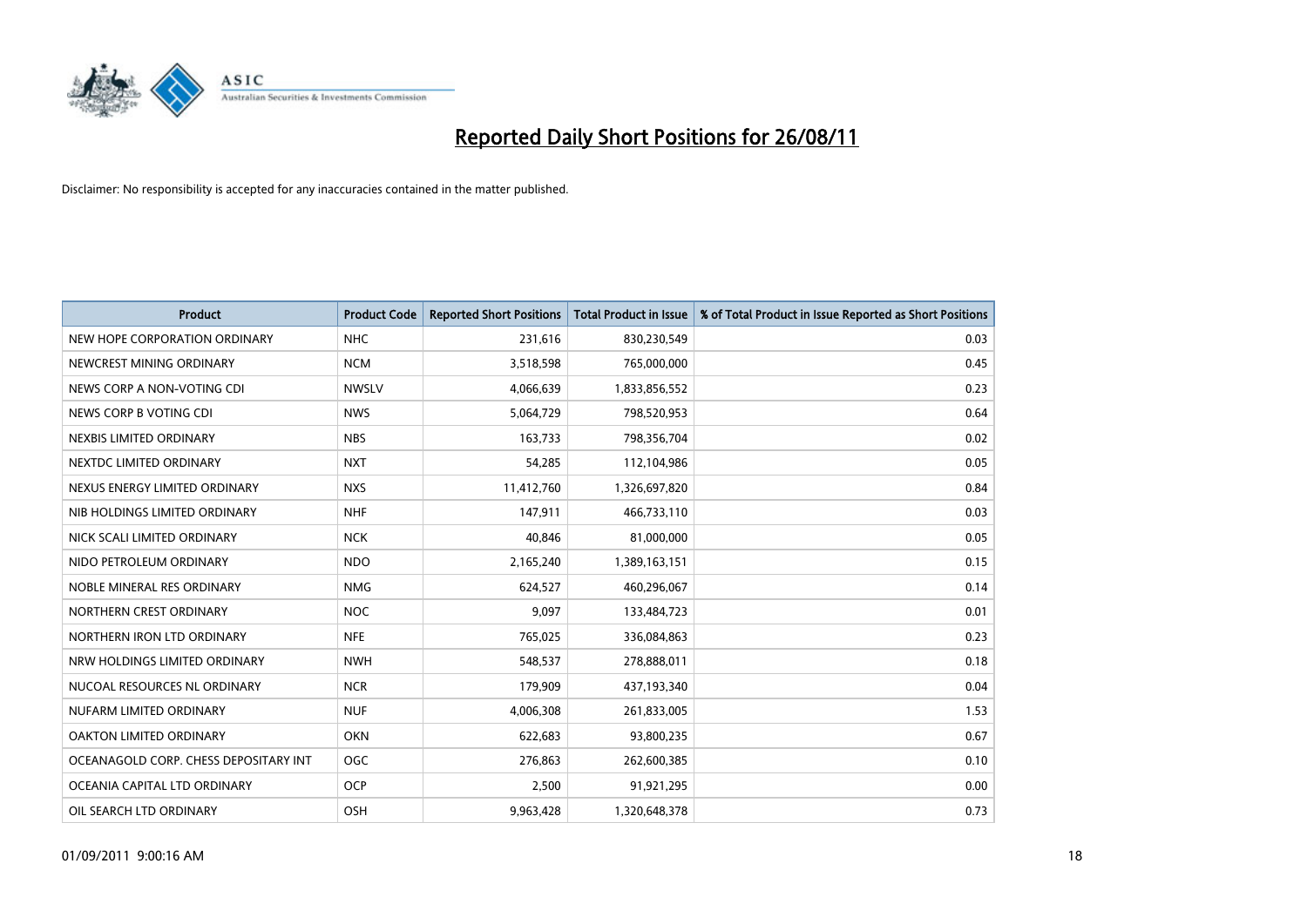

| <b>Product</b>                 | <b>Product Code</b> | <b>Reported Short Positions</b> | <b>Total Product in Issue</b> | % of Total Product in Issue Reported as Short Positions |
|--------------------------------|---------------------|---------------------------------|-------------------------------|---------------------------------------------------------|
| OM HOLDINGS LIMITED ORDINARY   | OMH                 | 9,335,886                       | 504,105,150                   | 1.85                                                    |
| ONESTEEL LIMITED ORDINARY      | OST                 | 18,975,044                      | 1,338,106,652                 | 1.41                                                    |
| ORICA LIMITED ORDINARY         | ORI                 | 2,428,094                       | 363,966,570                   | 0.65                                                    |
| ORIGIN ENERGY ORDINARY         | <b>ORG</b>          | 3,722,160                       | 1,064,799,259                 | 0.34                                                    |
| OROCOBRE LIMITED ORDINARY      | <b>ORE</b>          | 281,275                         | 103,195,029                   | 0.27                                                    |
| OROTONGROUP LIMITED ORDINARY   | <b>ORL</b>          | 154,789                         | 40,880,902                    | 0.37                                                    |
| OTTO ENERGY LIMITED ORDINARY   | <b>OEL</b>          | 109,204                         | 1,138,290,071                 | 0.01                                                    |
| OZ MINERALS ORDINARY           | <b>OZL</b>          | 6,255,606                       | 323,877,514                   | 1.92                                                    |
| <b>PACIFIC BRANDS ORDINARY</b> | <b>PBG</b>          | 9,302,035                       | 931,386,248                   | 1.00                                                    |
| PALADIN ENERGY LTD ORDINARY    | <b>PDN</b>          | 12,818,803                      | 777,698,217                   | 1.68                                                    |
| PANAUST LIMITED ORDINARY       | <b>PNA</b>          | 9,869,102                       | 593,867,443                   | 1.66                                                    |
| PANORAMIC RESOURCES ORDINARY   | PAN                 | 2,110,077                       | 207,050,710                   | 1.02                                                    |
| PAPERLINX LIMITED ORDINARY     | <b>PPX</b>          | 5,243,420                       | 603,580,761                   | 0.87                                                    |
| PAPILLON RES LTD ORDINARY      | PIR                 | 477,753                         | 206,775,658                   | 0.23                                                    |
| PARAMOUNT MINING ORDINARY      | <b>PCP</b>          | 30,983                          | 223,892,441                   | 0.01                                                    |
| PATTIES FOODS LTD ORDINARY     | PFL                 |                                 | 138,989,223                   | 0.00                                                    |
| PEAK RESOURCES ORDINARY        | <b>PEK</b>          | 102,336                         | 155,979,643                   | 0.07                                                    |
| PEET LIMITED ORDINARY          | <b>PPC</b>          | 92,841                          | 318,038,544                   | 0.02                                                    |
| PENINSULA ENERGY LTD ORDINARY  | <b>PEN</b>          | 1,493,377                       | 2,124,099,941                 | 0.07                                                    |
| PERILYA LIMITED ORDINARY       | PEM                 | 377,326                         | 526,075,563                   | 0.07                                                    |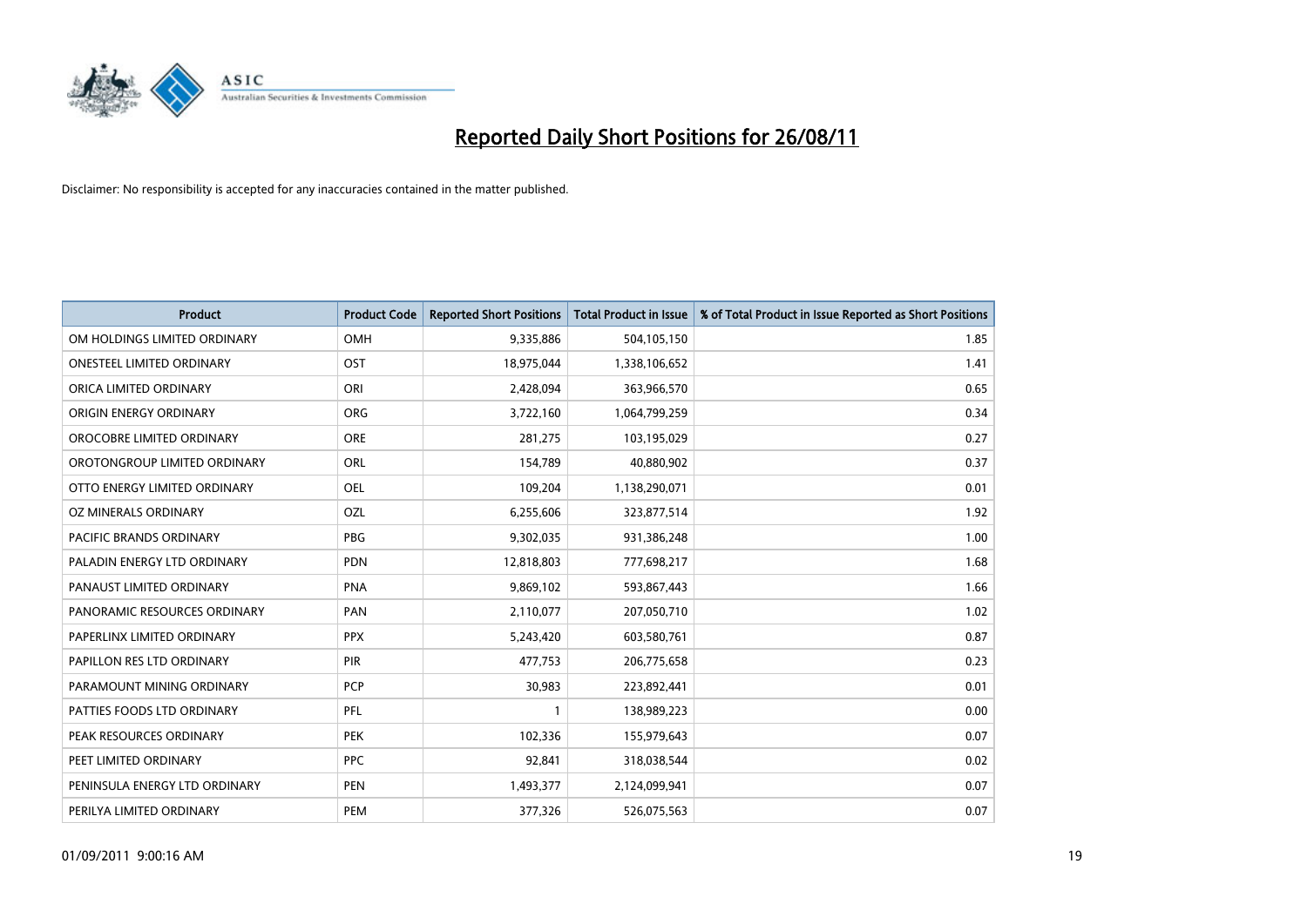

| <b>Product</b>                 | <b>Product Code</b> | <b>Reported Short Positions</b> | Total Product in Issue | % of Total Product in Issue Reported as Short Positions |
|--------------------------------|---------------------|---------------------------------|------------------------|---------------------------------------------------------|
| PERPETUAL LIMITED ORDINARY     | PPT                 | 2,896,422                       | 44,671,129             | 6.47                                                    |
| PERSEUS MINING LTD ORDINARY    | PRU                 | 3,896,187                       | 425,667,088            | 0.91                                                    |
| PETSEC ENERGY ORDINARY         | <b>PSA</b>          | 223,332                         | 231,283,622            | 0.10                                                    |
| PHARMAXIS LTD ORDINARY         | <b>PXS</b>          | 1,894,454                       | 228,390,309            | 0.83                                                    |
| PHOTON GROUP LTD ORDINARY      | PGA                 | 250,510                         | 1,540,886,866          | 0.02                                                    |
| PLATINUM ASSET ORDINARY        | <b>PTM</b>          | 7,659,366                       | 561,347,878            | 1.36                                                    |
| PLATINUM AUSTRALIA ORDINARY    | PLA                 | 6,858,860                       | 392,430,039            | 1.74                                                    |
| PLATINUM CAPITAL LTD ORDINARY  | <b>PMC</b>          |                                 | 164,959,410            | 0.00                                                    |
| PMP LIMITED ORDINARY           | <b>PMP</b>          | 59,583                          | 329,879,212            | 0.01                                                    |
| PORT BOUVARD LIMITED ORDINARY  | PBD                 | 6,754                           | 593,868,295            | 0.00                                                    |
| PREMIER INVESTMENTS ORDINARY   | <b>PMV</b>          | 244,673                         | 155,062,831            | 0.16                                                    |
| PRIMA BIOMED LTD ORDINARY      | <b>PRR</b>          | 12,986                          | 1,007,062,939          | 0.00                                                    |
| PRIMARY HEALTH CARE ORDINARY   | PRY                 | 9,108,220                       | 497,469,803            | 1.83                                                    |
| PRIME MEDIA GRP LTD ORDINARY   | PRT                 | 35,279                          | 366,330,303            | 0.01                                                    |
| PRIMEAG AUSTRALIA ORDINARY     | PAG                 | 630,904                         | 223,375,665            | 0.28                                                    |
| PROGEN PHARMACEUTIC ORDINARY   | PGL                 | 151,596                         | 24,709,097             | 0.61                                                    |
| PROGRAMMED ORDINARY            | <b>PRG</b>          | 718,953                         | 118,169,908            | 0.61                                                    |
| PSIVIDA CORP CDI 1:1           | <b>PVA</b>          | 6,878                           | 8,767,048              | 0.08                                                    |
| <b>QANTAS AIRWAYS ORDINARY</b> | QAN                 | 30,733,845                      | 2,265,123,620          | 1.36                                                    |
| OBE INSURANCE GROUP ORDINARY   | <b>OBE</b>          | 31,259,293                      | 1,092,654,587          | 2.82                                                    |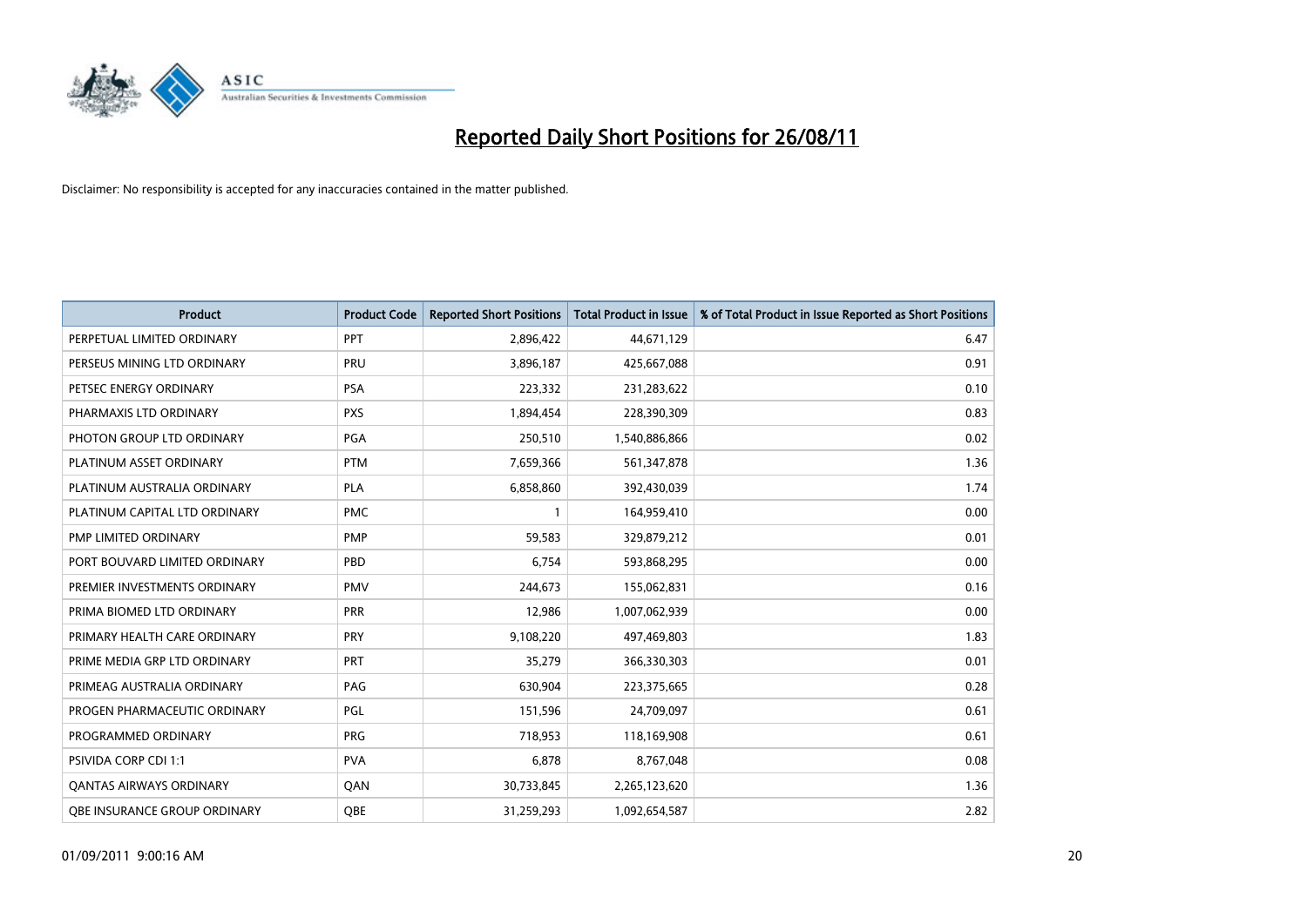

| <b>Product</b>                                 | <b>Product Code</b> | <b>Reported Short Positions</b> | <b>Total Product in Issue</b> | % of Total Product in Issue Reported as Short Positions |
|------------------------------------------------|---------------------|---------------------------------|-------------------------------|---------------------------------------------------------|
| OR NATIONAL LIMITED ORDINARY                   | <b>ORN</b>          | 23,683,564                      | 2,440,000,000                 | 0.95                                                    |
| <b>OUBE LOGISTICS HLDG DEFERRED SETTLEMENT</b> | <b>QUBDA</b>        | 12,860                          | 610,839,329                   | 0.00                                                    |
| RAMELIUS RESOURCES ORDINARY                    | <b>RMS</b>          | 128,302                         | 291,767,215                   | 0.04                                                    |
| RAMSAY HEALTH CARE ORDINARY                    | <b>RHC</b>          | 1,343,378                       | 202,081,252                   | 0.66                                                    |
| <b>RCR TOMLINSON ORDINARY</b>                  | <b>RCR</b>          | 74,124                          | 132,010,172                   | 0.06                                                    |
| <b>REA GROUP ORDINARY</b>                      | <b>REA</b>          | 159,411                         | 130,401,680                   | 0.12                                                    |
| <b>RECKON LIMITED ORDINARY</b>                 | <b>RKN</b>          | 9.999                           | 133,384,060                   | 0.01                                                    |
| <b>RED 5 LIMITED ORDINARY</b>                  | <b>RED</b>          | 243,349                         | 1,283,674,237                 | 0.02                                                    |
| <b>RED FORK ENERGY ORDINARY</b>                | <b>RFE</b>          | 7,696                           | 269,769,853                   | 0.00                                                    |
| REDBANK ENERGY LTD ORDINARY                    | <b>AEI</b>          | 19                              | 786,287                       | 0.00                                                    |
| REED RESOURCES LTD ORDINARY                    | <b>RDR</b>          | 400,964                         | 264,742,501                   | 0.15                                                    |
| <b>REGIS RESOURCES ORDINARY</b>                | <b>RRL</b>          | 2,065,818                       | 433,273,680                   | 0.46                                                    |
| RESMED INC CDI 10:1                            | <b>RMD</b>          | 11,485,718                      | 1,556,242,300                 | 0.74                                                    |
| <b>RESOLUTE MINING ORDINARY</b>                | <b>RSG</b>          | 2,552,786                       | 467,810,508                   | 0.52                                                    |
| <b>RESOURCE GENERATION ORDINARY</b>            | <b>RES</b>          | 342,184                         | 262,895,652                   | 0.13                                                    |
| REVA MEDICAL, INC CDI 10:1                     | <b>RVA</b>          | 250,000                         | 304,803,740                   | 0.08                                                    |
| REVERSE CORP LIMITED ORDINARY                  | <b>REF</b>          | 25,141                          | 92,382,175                    | 0.03                                                    |
| REX MINERALS LIMITED ORDINARY                  | <b>RXM</b>          | 1,015,102                       | 153,635,519                   | 0.65                                                    |
| <b>RHG LIMITED ORDINARY</b>                    | <b>RHG</b>          | 885,314                         | 318,092,978                   | 0.27                                                    |
| <b>RIALTO ENERGY ORDINARY</b>                  | <b>RIA</b>          | 296.775                         | 375,006,264                   | 0.08                                                    |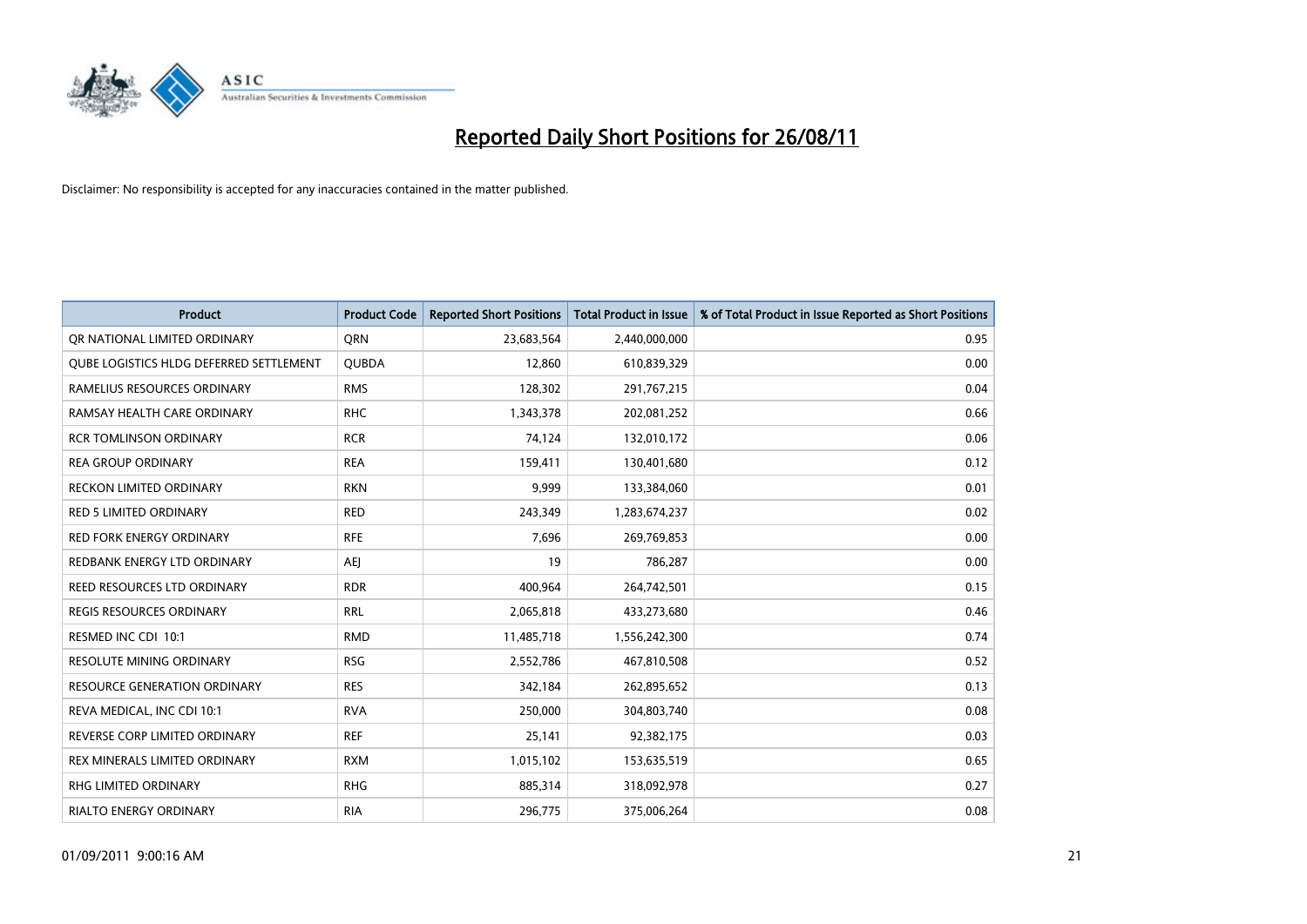

| <b>Product</b>                     | <b>Product Code</b> | <b>Reported Short Positions</b> | <b>Total Product in Issue</b> | % of Total Product in Issue Reported as Short Positions |
|------------------------------------|---------------------|---------------------------------|-------------------------------|---------------------------------------------------------|
| <b>RIDLEY CORPORATION ORDINARY</b> | <b>RIC</b>          | 509,655                         | 307,817,071                   | 0.17                                                    |
| RIO TINTO LIMITED ORDINARY         | <b>RIO</b>          | 17,021,021                      | 435,758,720                   | 3.89                                                    |
| RIVERCITY MOTORWAY STAPLED         | <b>RCY</b>          | 132,000                         | 957,010,115                   | 0.01                                                    |
| ROBUST RESOURCES ORDINARY          | <b>ROL</b>          | 1,141,993                       | 84,944,097                    | 1.35                                                    |
| ROC OIL COMPANY ORDINARY           | <b>ROC</b>          | 1,277,398                       | 713,254,560                   | 0.18                                                    |
| ROYAL WOLF HOLDINGS ORDINARY       | <b>RWH</b>          | 60,000                          | 100,387,052                   | 0.06                                                    |
| SAI GLOBAL LIMITED ORDINARY        | SAI                 | 2,313,178                       | 199,914,964                   | 1.15                                                    |
| SALMAT LIMITED ORDINARY            | <b>SLM</b>          | 905,574                         | 159,784,049                   | 0.57                                                    |
| SANDFIRE RESOURCES ORDINARY        | <b>SFR</b>          | 2,110,762                       | 149,799,969                   | 1.40                                                    |
| <b>SANTOS LTD ORDINARY</b>         | <b>STO</b>          | 18,197,594                      | 878,108,857                   | 2.05                                                    |
| SARACEN MINERAL ORDINARY           | <b>SAR</b>          | 850,784                         | 492,251,415                   | 0.17                                                    |
| SEDGMAN LIMITED ORDINARY           | <b>SDM</b>          | 396,682                         | 209,752,689                   | 0.18                                                    |
| <b>SEEK LIMITED ORDINARY</b>       | <b>SEK</b>          | 15,975,339                      | 337,079,207                   | 4.74                                                    |
| SELECT HARVESTS ORDINARY           | <b>SHV</b>          | 436,290                         | 56,226,960                    | 0.78                                                    |
| SENETAS CORPORATION ORDINARY       | <b>SEN</b>          | 756,999                         | 463,105,195                   | 0.16                                                    |
| SENEX ENERGY LIMITED ORDINARY      | SXY                 | 400,000                         | 760,722,223                   | 0.05                                                    |
| SERVCORP LIMITED ORDINARY          | SRV                 | 81,453                          | 98,440,807                    | 0.08                                                    |
| SERVICE STREAM ORDINARY            | <b>SSM</b>          | 927,040                         | 283,418,867                   | 0.33                                                    |
| SEVEN GROUP HOLDINGS ORDINARY      | <b>SVW</b>          | 805,165                         | 306,410,281                   | 0.25                                                    |
| SEVEN WEST MEDIA LTD ORDINARY      | <b>SWM</b>          | 4,452,167                       | 610,327,899                   | 0.74                                                    |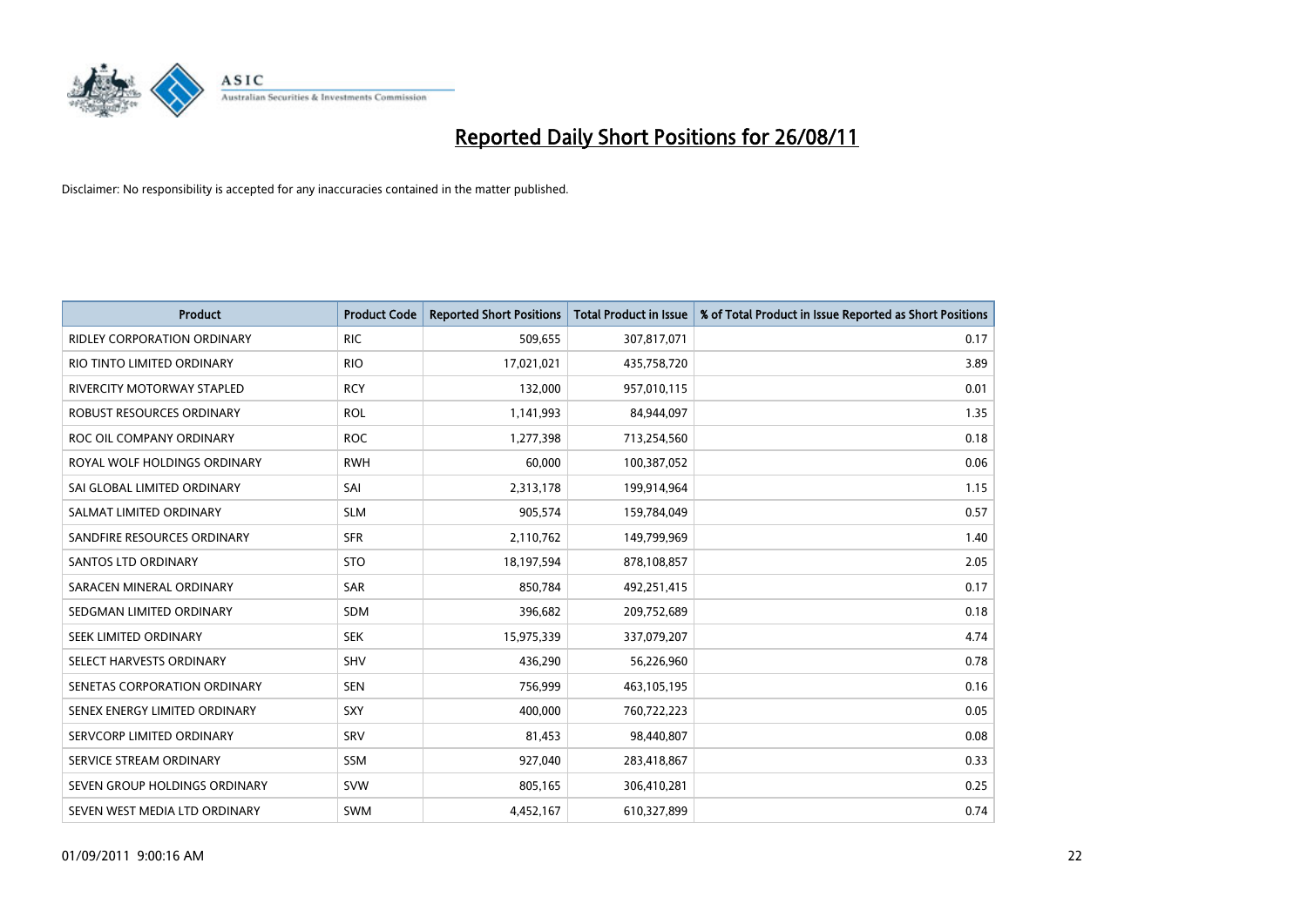

| <b>Product</b>                           | <b>Product Code</b> | <b>Reported Short Positions</b> | <b>Total Product in Issue</b> | % of Total Product in Issue Reported as Short Positions |
|------------------------------------------|---------------------|---------------------------------|-------------------------------|---------------------------------------------------------|
| SIERRA MINING ORDINARY                   | <b>SRM</b>          | 257,415                         | 227,598,830                   | 0.11                                                    |
| SIGMA PHARMACEUTICAL ORDINARY            | <b>SIP</b>          | 15,685,081                      | 1,178,626,572                 | 1.32                                                    |
| SILEX SYSTEMS ORDINARY                   | <b>SLX</b>          | 381,404                         | 170,133,997                   | 0.22                                                    |
| SILVER LAKE RESOURCE ORDINARY            | <b>SLR</b>          | 243,860                         | 178,882,838                   | 0.12                                                    |
| SIMS METAL MGMT LTD ORDINARY             | SGM                 | 2,811,300                       | 205,408,830                   | 1.36                                                    |
| SINGAPORE TELECOMM. CHESS DEPOSITARY INT | SGT                 | 6,442,981                       | 185,441,814                   | 3.46                                                    |
| SIRIUS RESOURCES NL ORDINARY             | <b>SIR</b>          | 82,500                          | 137,134,586                   | 0.06                                                    |
| SKILLED GROUP LTD ORDINARY               | <b>SKE</b>          | 34,166                          | 233, 243, 776                 | 0.01                                                    |
| <b>SKY NETWORK ORDINARY</b>              | <b>SKT</b>          | 19,000                          | 389,139,785                   | 0.00                                                    |
| SMS MANAGEMENT, ORDINARY                 | <b>SMX</b>          | 186,005                         | 68,290,180                    | 0.26                                                    |
| SONIC HEALTHCARE ORDINARY                | <b>SHL</b>          | 5,979,629                       | 389,969,875                   | 1.53                                                    |
| SOUL PATTINSON (W.H) ORDINARY            | SOL                 | 21,681                          | 238,640,580                   | 0.01                                                    |
| SOUTH BOULDER MINES ORDINARY             | <b>STB</b>          | 5,000                           | 87,115,688                    | 0.01                                                    |
| SP AUSNET STAPLED SECURITIES             | <b>SPN</b>          | 2,741,180                       | 2,850,932,204                 | 0.09                                                    |
| SPARK INFRASTRUCTURE STAPLED NOTE & UNIT | SKI                 | 16,592,702                      | 1,326,734,264                 | 1.24                                                    |
| SPDR 200 FUND ETF UNITS                  | STW                 | 8                               | 52,178,556                    | 0.00                                                    |
| SPECIALTY FASHION ORDINARY               | <b>SFH</b>          | 613,293                         | 191,786,121                   | 0.32                                                    |
| SPOTLESS GROUP LTD ORDINARY              | <b>SPT</b>          | 1,745,056                       | 262,766,725                   | 0.65                                                    |
| ST BARBARA LIMITED ORDINARY              | <b>SBM</b>          | 6,906,920                       | 325,615,389                   | 2.09                                                    |
| STAGING CONNECTIONS ORDINARY             | <b>STG</b>          | 2,917,189                       | 78,317,726                    | 3.72                                                    |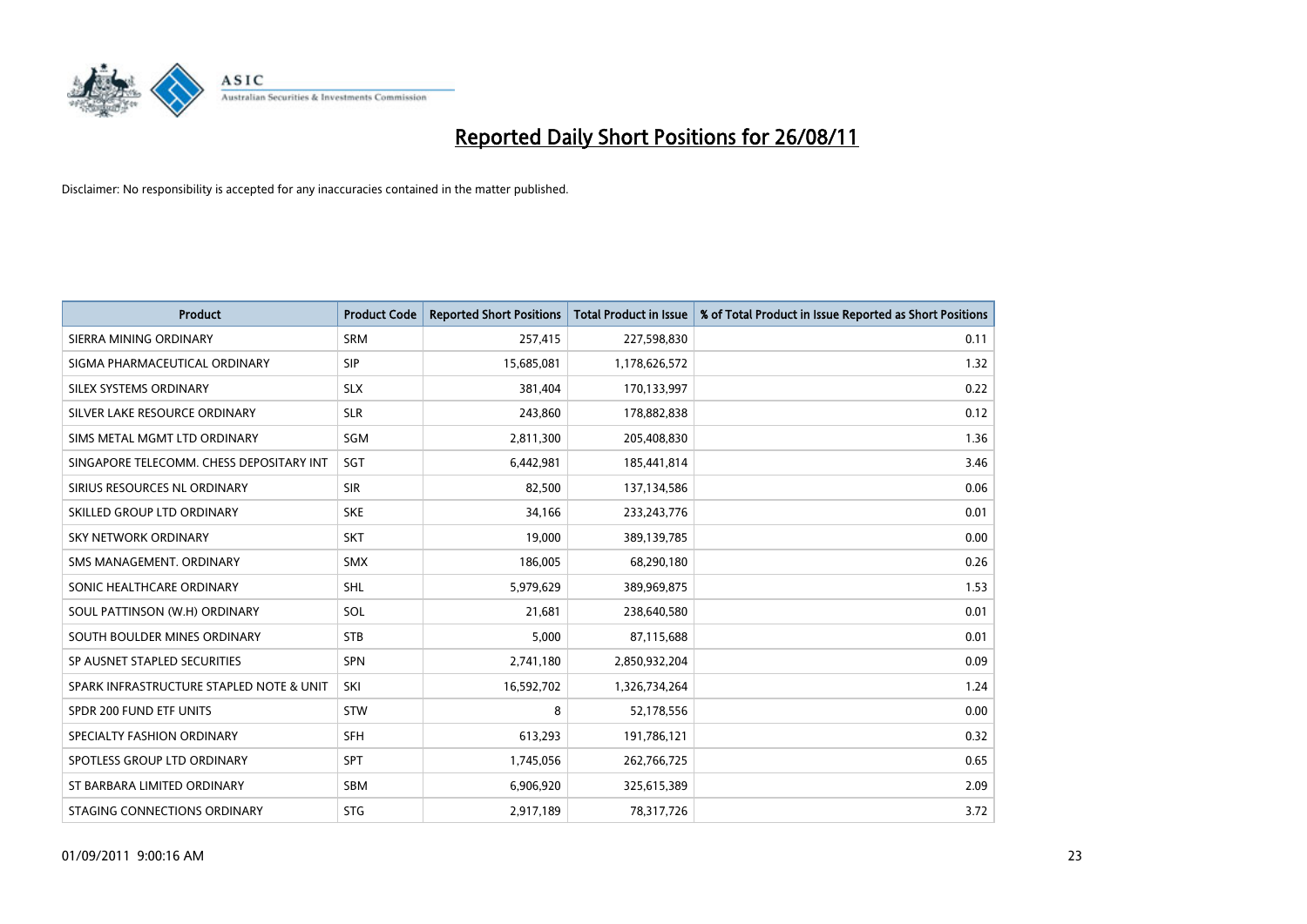

| <b>Product</b>                       | <b>Product Code</b> | <b>Reported Short Positions</b> | <b>Total Product in Issue</b> | % of Total Product in Issue Reported as Short Positions |
|--------------------------------------|---------------------|---------------------------------|-------------------------------|---------------------------------------------------------|
| STANMORE COAL LTD ORDINARY           | <b>SMR</b>          | 82,896                          | 89,791,402                    | 0.09                                                    |
| STARPHARMA HOLDINGS ORDINARY         | SPL                 | 1,050,461                       | 247,946,578                   | 0.42                                                    |
| STH AMERICAN COR LTD ORDINARY        | SAY                 | 9,200                           | 245,846,493                   | 0.00                                                    |
| STH CRS ELECT ENGNR ORDINARY         | <b>SXE</b>          | 2,910                           | 160,736,826                   | 0.00                                                    |
| STHN CROSS MEDIA ORDINARY            | <b>SXL</b>          | 3,325,502                       | 705,712,186                   | 0.48                                                    |
| STOCKLAND UNITS/ORD STAPLED          | SGP                 | 16,630,998                      | 2,383,036,717                 | 0.69                                                    |
| STRAITS RES LTD. ORDINARY            | <b>SRO</b>          | 7,717,256                       | 324,796,141                   | 2.37                                                    |
| STRIKE ENERGY LTD ORDINARY           | <b>STX</b>          | 134,413                         | 404,487,370                   | 0.04                                                    |
| <b>STW COMMUNICATIONS ORDINARY</b>   | SGN                 | 367,528                         | 364,310,964                   | 0.10                                                    |
| SUNCORP GROUP LTD ORDINARY           | <b>SUN</b>          | 10,433,813                      | 1,286,600,980                 | 0.80                                                    |
| SUNDANCE RESOURCES ORDINARY          | <b>SDL</b>          | 23,625,728                      | 2,877,654,669                 | 0.82                                                    |
| SUNLAND GROUP LTD ORDINARY           | <b>SDG</b>          | 36,203                          | 220,457,476                   | 0.02                                                    |
| SUPER RET REP LTD ORDINARY           | <b>SUL</b>          | 256,591                         | 130,458,739                   | 0.20                                                    |
| <b>SWICK MINING ORDINARY</b>         | <b>SWK</b>          | 101,548                         | 236,724,970                   | 0.04                                                    |
| SYMEX HOLDINGS ORDINARY              | SYM                 | 6,633                           | 189,166,670                   | 0.00                                                    |
| <b>TABCORP HOLDINGS LTD ORDINARY</b> | <b>TAH</b>          | 14,828,862                      | 688,019,737                   | 2.13                                                    |
| TALENT2 INTERNATION ORDINARY         | <b>TWO</b>          | 100,525                         | 144,955,790                   | 0.07                                                    |
| TANAMI GOLD NL ORDINARY              | <b>TAM</b>          | 304,000                         | 260,997,677                   | 0.12                                                    |
| TAP OIL LIMITED ORDINARY             | <b>TAP</b>          | 652,125                         | 240,967,311                   | 0.27                                                    |
| TASSAL GROUP LIMITED ORDINARY        | <b>TGR</b>          | 78,588                          | 146,304,404                   | 0.05                                                    |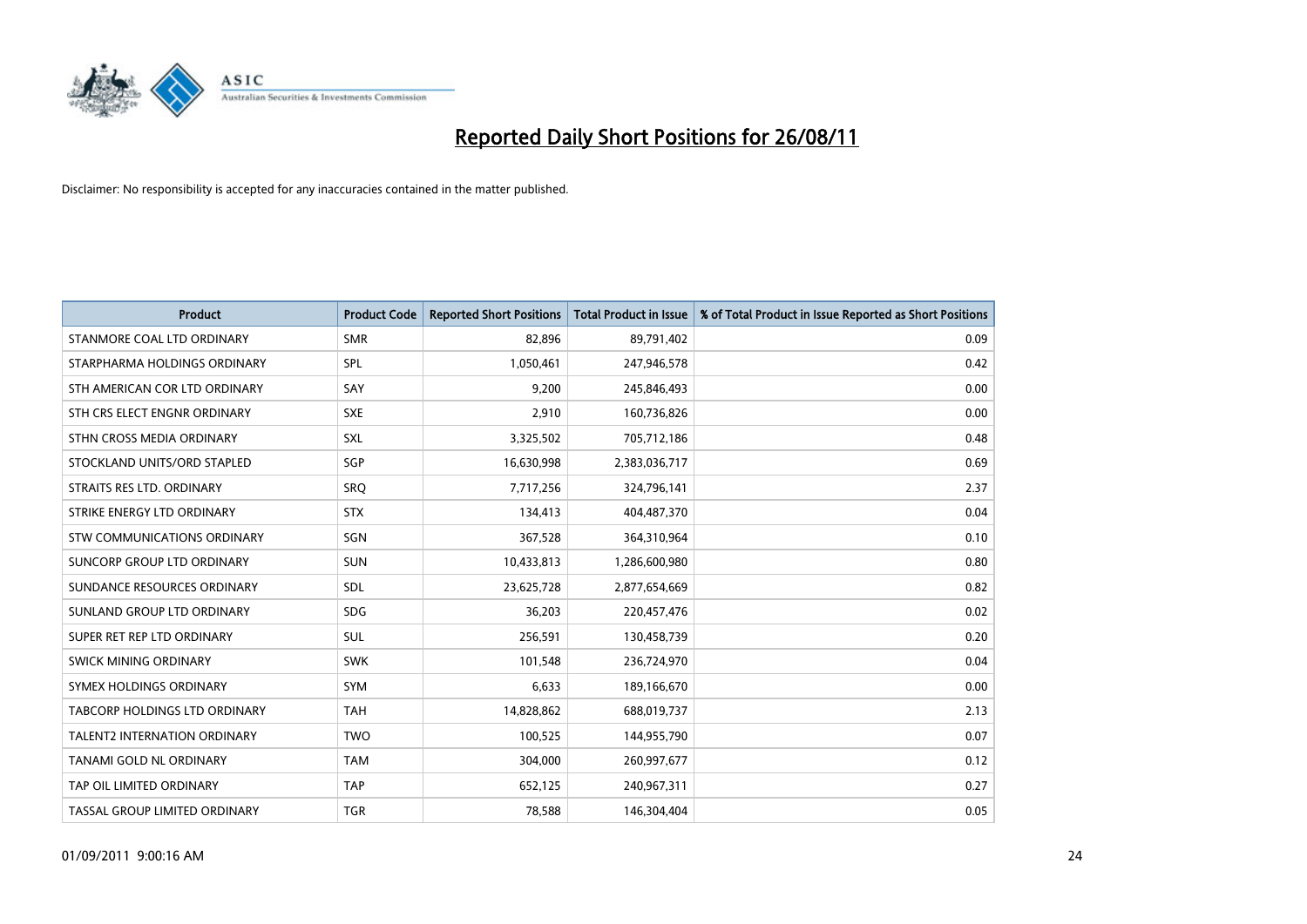

| <b>Product</b>                       | <b>Product Code</b> | <b>Reported Short Positions</b> | <b>Total Product in Issue</b> | % of Total Product in Issue Reported as Short Positions |
|--------------------------------------|---------------------|---------------------------------|-------------------------------|---------------------------------------------------------|
| <b>TATTS GROUP LTD ORDINARY</b>      | <b>TTS</b>          | 14,931,875                      | 1,318,683,208                 | 1.11                                                    |
| TELECOM CORPORATION ORDINARY         | <b>TEL</b>          | 28,103,076                      | 1,924,707,065                 | 1.45                                                    |
| <b>TELSTRA CORPORATION, ORDINARY</b> | <b>TLS</b>          | 68,228,645                      | 12,443,074,357                | 0.54                                                    |
| TEN NETWORK HOLDINGS ORDINARY        | <b>TEN</b>          | 30,557,697                      | 1,045,236,720                 | 2.91                                                    |
| TERANGA GOLD CORP CDI 1:1            | <b>TGZ</b>          | 225,812                         | 153,488,354                   | 0.13                                                    |
| TEXON PETROLEUM LTD ORDINARY         | <b>TXN</b>          | 86,828                          | 242,539,848                   | 0.04                                                    |
| TFS CORPORATION LTD ORDINARY         | <b>TFC</b>          | 227,677                         | 276,453,042                   | 0.08                                                    |
| THE REJECT SHOP ORDINARY             | <b>TRS</b>          | 886,407                         | 26,071,170                    | 3.37                                                    |
| THOR MINING PLC CHESS DEPOSITARY 1:1 | <b>THR</b>          | 2,307                           | 222,489,120                   | 0.00                                                    |
| THORN GROUP LIMITED ORDINARY         | <b>TGA</b>          | 47,689                          | 146,091,970                   | 0.02                                                    |
| TIGER RESOURCES ORDINARY             | <b>TGS</b>          | 174,175                         | 671,110,549                   | 0.03                                                    |
| TIMBERCORP LIMITED ORDINARY          | <b>TIM</b>          | 90,074                          | 352,071,429                   | 0.02                                                    |
| <b>TISHMAN SPEYER UNITS</b>          | <b>TSO</b>          | 41,524                          | 338,440,904                   | 0.01                                                    |
| TNG LIMITED ORDINARY                 | <b>TNG</b>          | 4,321                           | 284,803,062                   | 0.00                                                    |
| TOLL HOLDINGS LTD ORDINARY           | <b>TOL</b>          | 24,817,932                      | 710,128,531                   | 3.47                                                    |
| TORO ENERGY LIMITED ORDINARY         | <b>TOE</b>          | 35,404                          | 965,436,676                   | 0.00                                                    |
| <b>TOWER LIMITED ORDINARY</b>        | <b>TWR</b>          | 689,519                         | 265,176,580                   | 0.26                                                    |
| TOX FREE SOLUTIONS ORDINARY          | <b>TOX</b>          | 16,801                          | 96,503,382                    | 0.01                                                    |
| TPG TELECOM LIMITED ORDINARY         | <b>TPM</b>          | 6,278,717                       | 783,481,644                   | 0.81                                                    |
| TRANSFIELD SERVICES ORDINARY         | <b>TSE</b>          | 2,202,502                       | 549,715,957                   | 0.41                                                    |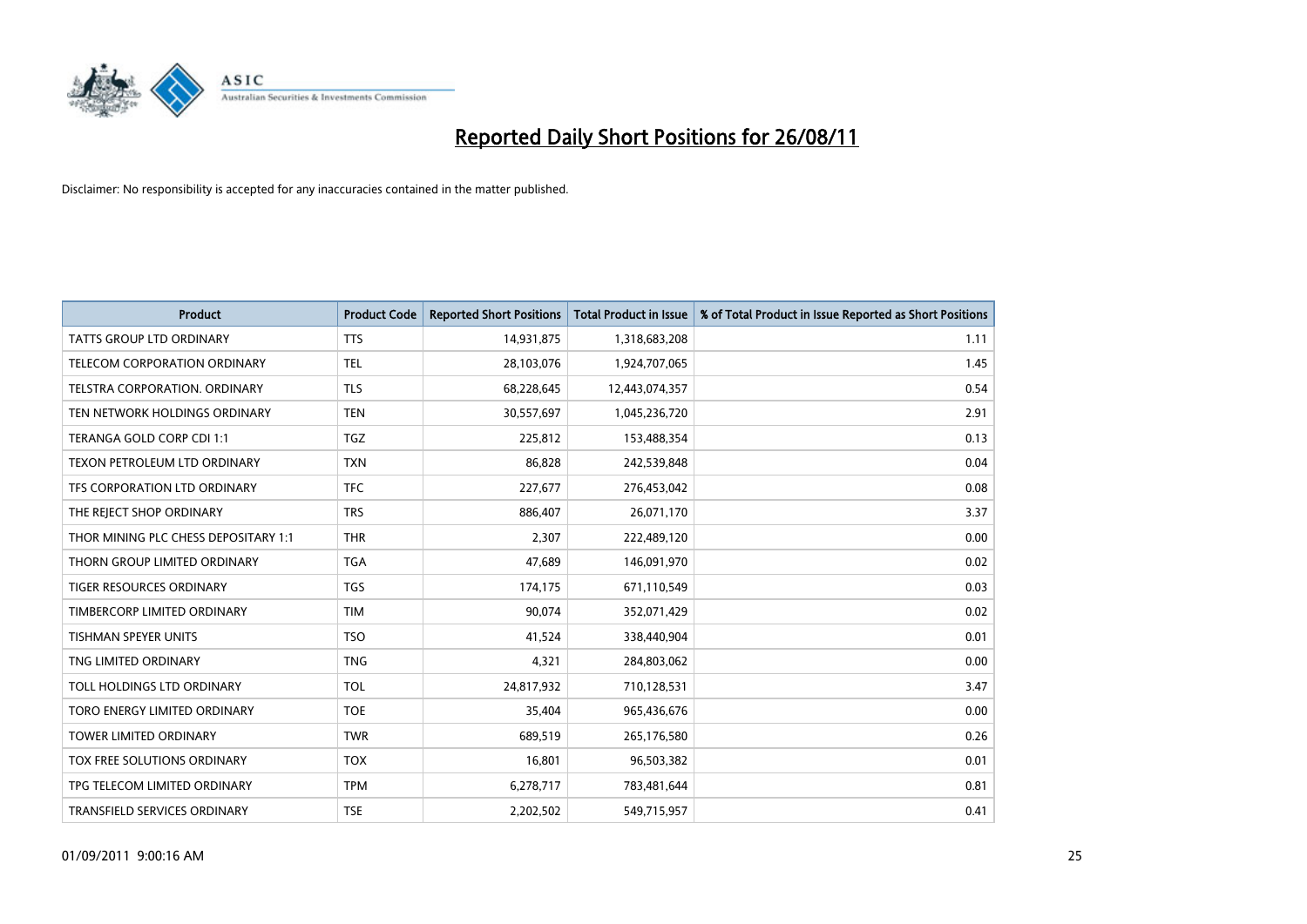

| <b>Product</b>                            | <b>Product Code</b> | <b>Reported Short Positions</b> | <b>Total Product in Issue</b> | % of Total Product in Issue Reported as Short Positions |
|-------------------------------------------|---------------------|---------------------------------|-------------------------------|---------------------------------------------------------|
| <b>TRANSPACIFIC INDUST, ORDINARY</b>      | <b>TPI</b>          | 13,304,223                      | 960,638,735                   | 1.37                                                    |
| TRANSURBAN GROUP TRIPLE STAPLED SEC.      | <b>TCL</b>          | 6,680,729                       | 1,450,831,425                 | 0.44                                                    |
| TREASURY WINE ESTATE ORDINARY             | <b>TWE</b>          | 20,184,108                      | 647,227,144                   | 3.12                                                    |
| TRINITY GROUP STAPLED SECURITIES          | <b>TCO</b>          | 3,419                           | 203,405,927                   | 0.00                                                    |
| TROY RESOURCES NL ORDINARY                | <b>TRY</b>          | 162,057                         | 87,996,823                    | 0.18                                                    |
| UGL LIMITED ORDINARY                      | <b>UGL</b>          | 5,606,908                       | 166,047,171                   | 3.39                                                    |
| UNILIFE CORPORATION CDI 6:1               | <b>UNS</b>          | 900.616                         | 267,082,637                   | 0.33                                                    |
| UXC LIMITED ORDINARY                      | <b>UXC</b>          | 93,286                          | 305,789,718                   | 0.03                                                    |
| VALAD PROPERTY GROUP STAPLED US PROHIBIT. | <b>VPG</b>          | 3,827,003                       | 115,821,048                   | 3.30                                                    |
| <b>VDM GROUP LIMITED ORDINARY</b>         | <b>VMG</b>          | 11,116                          | 193,127,749                   | 0.01                                                    |
| <b>VENTURE MINERALS ORDINARY</b>          | <b>VMS</b>          | 270,022                         | 221,093,592                   | 0.12                                                    |
| <b>VIRGIN BLUE HOLDINGS ORDINARY</b>      | <b>VBA</b>          | 30,181,351                      | 2,210,197,600                 | 1.37                                                    |
| <b>VISION GROUP HLDGS ORDINARY</b>        | <b>VGH</b>          | 78.000                          | 74,520,926                    | 0.10                                                    |
| <b>VITA GROUP LTD ORDINARY</b>            | <b>VTG</b>          | 75,190                          | 142,499,800                   | 0.05                                                    |
| VITERRA INC CDI 1:1                       | <b>VTA</b>          | 3,828                           | 68,629,939                    | 0.01                                                    |
| <b>WATPAC LIMITED ORDINARY</b>            | <b>WTP</b>          | 39,620                          | 183,341,382                   | 0.02                                                    |
| <b>WDS LIMITED ORDINARY</b>               | <b>WDS</b>          | 5,213                           | 144,055,662                   | 0.00                                                    |
| <b>WEBIET LIMITED ORDINARY</b>            | <b>WEB</b>          | 383,185                         | 74,670,399                    | 0.51                                                    |
| <b>WESFARMERS LIMITED ORDINARY</b>        | <b>WES</b>          | 17,747,273                      | 1,005,776,280                 | 1.78                                                    |
| WESFARMERS LIMITED PARTIALLY PROTECTED    | <b>WESN</b>         | 230.131                         | 151,295,882                   | 0.14                                                    |